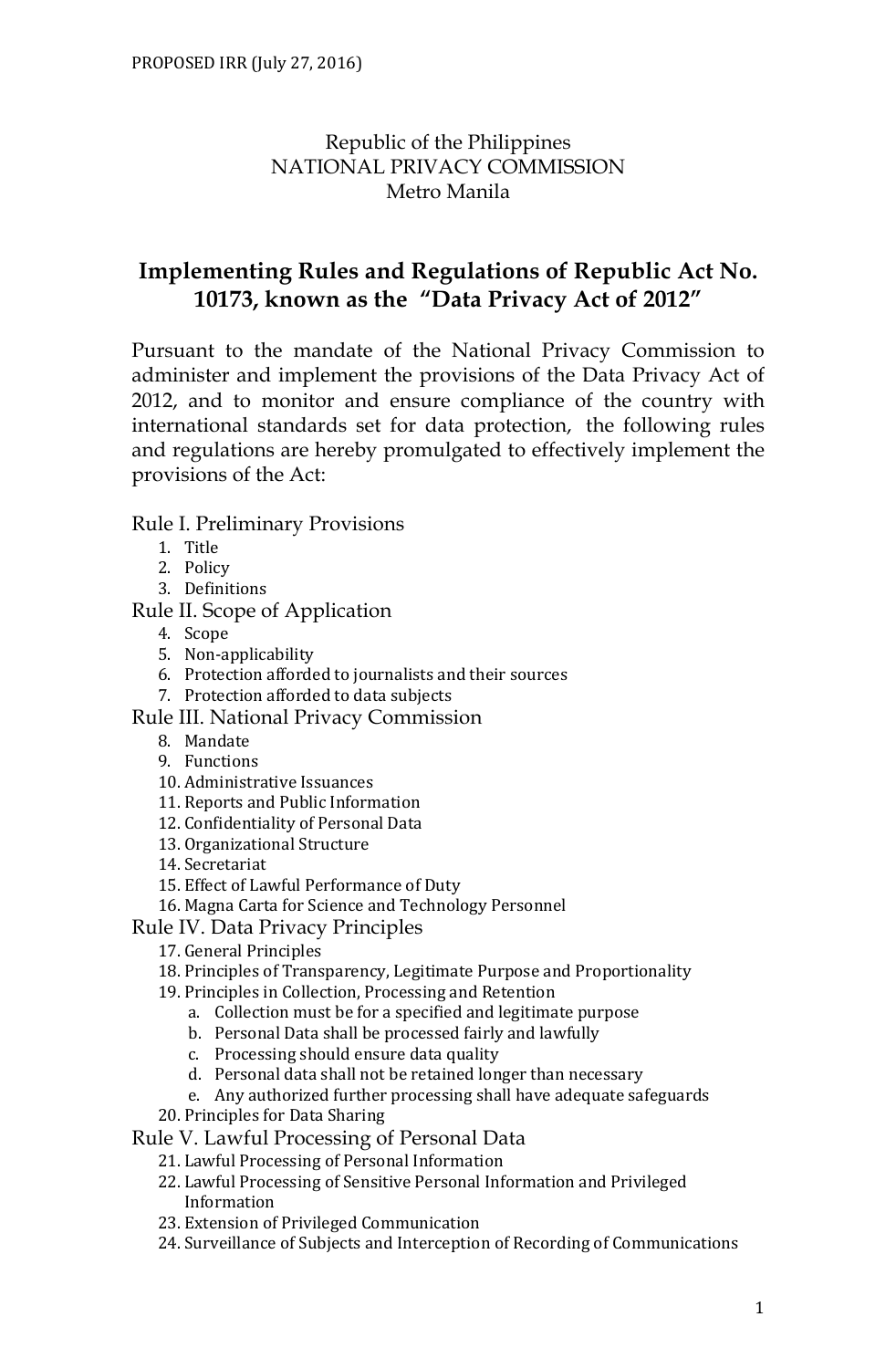#### Rule VI. Security Measures for Data Protection

- 25. Data Privacy and Security
- 26. Organizational Security
- 27. Physical Security
- 28. Technical Security
- 29. Appropriate Level of Security

Rule VII. Data Privacy and Security in Government.

- 30. Responsibility of Heads of Agencies
- 31. Requirements Relating to Access by Agency Personnel to Sensitive Personal Information
- 32. Implementation of Security Requirements
- 33. Applicability to Government Contractors

#### Rule VIII. Rights of Data Subject

- 34. Rights of the Data Subject
	- a. Right to be informed
	- b. Right to object
	- c. Right to access
	- d. Right to correct
	- e. Right to rectification, erasure or blocking
- 35. Transmissibility of Rights of the Data Subject
- 36. Right to Data Portability
- 37. Limitation on Rights

Rule IX. Data Breach Notification.

- 38. Data Breach Notification
- 39. Contents of Notification
- 40. Delay of Notification
- 41. Breach Report
- 42. Procedure for Notification

Rule X. Outsourcing and Subcontracting Agreements.

- 43. Subcontract of Personal Data
- 44. Agreements for Outsourcing
- 45. Duty of Personal Information Processor

Rule XI. Registration and Compliance Requirements

- 46. Enforcement of the Data Privacy Act
- 47. Registration of Data Processing Systems
- 48. Notification for Automatic Processing Operations
- 49. Approval of Data Sharing Agreements
- 50. Review by the Commission
- Rule XII. Rules on Accountability
	- 51. Accountability for Transfer of Personal Information
	- 52. Accountability for Violation of the Act, these Rules and other issuances
- Rule XIII. Penalties
	- 53. Unauthorized Processing of Personal Information and Sensitive Personal Information
	- 54. Accessing Personal Information and Sensitive Personal Information Due to Negligence
	- 55. Improper Disposal of Personal Information and Sensitive Personal Information
	- 56. Processing of Personal Information and Sensitive Personal Information for Unauthorized Purposes
	- 57. Unauthorized Access or Intentional Breach
	- 58. Concealment of Security Breaches Involving Sensitive Personal Information
	- 59. Malicious Disclosure
	- 60. Unauthorized Disclosure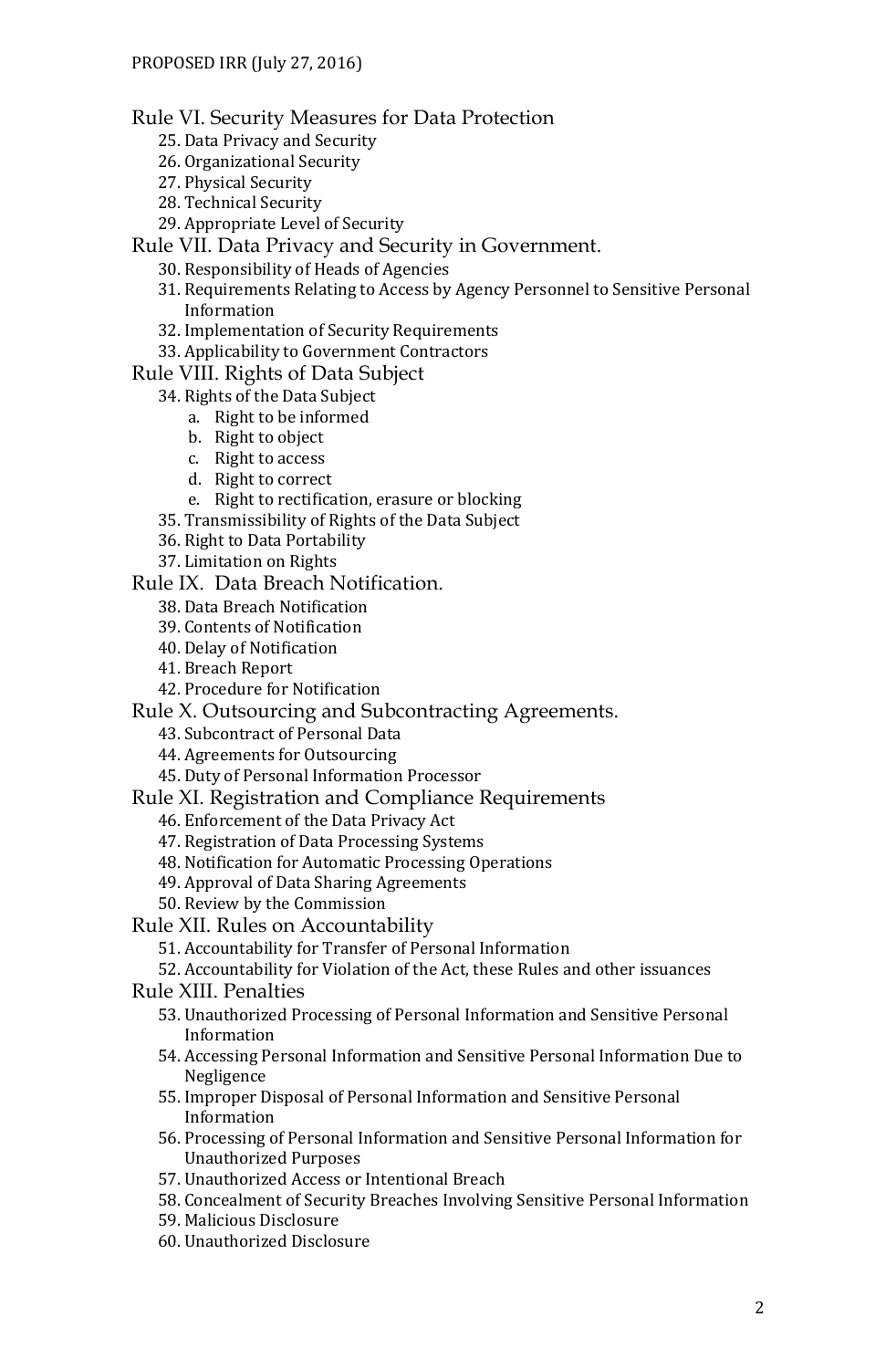61. Combination or Series of Acts 62. Extent of Liability 63. Large-Scale 64. Offense Committed by Public Officer 65. Restitution 66. Fines and Penalties Rule XIV. Miscellaneous Provisions 67. Appeal 68. Period for Compliance 69. Interpretation 70. Separability Clause

71. Repealing Clause 72. Effectivity Clause

#### **Rule I. Preliminary Provisions**

Section 1. Title. These rules and regulations shall be known as the Implementing Rules and Regulations of Republic Act No. 10173 known as the Data Privacy Act of 2012, or the "Rules."

Section 2. Policy. These rules and regulations further enforce the Data Privacy Act and adopts generally accepted international principles and standards for data protection, safeguarding the fundamental right of every individual to privacy while supporting the free flow of information for innovation, growth and national development. These rules and regulations recognize the vital role of information and communications technology in nation-building and enforce the State's inherent obligation to ensure that personal data in information and communications systems in the government and in the private sector are secured and protected.

Section 3. Definitions. Whenever used in these Rules, the following terms shall have the respective meanings hereafter set forth:

\*security incident – an event or occurrence that affects or tends to affect data protection, or that may compromise the availability, integrity and confidentiality of personal data, including those incidents that would have resulted to a security breach if not for safeguards in place

\*data sharing – the disclosure or transfer of personal data under custody of a natural or juridical person or other entity involved in the processing of personal data to a third party, excludes outsourcing or instructions to personal information processor

\*data processing systems – the structure and procedure by which personal data is collected and further processed in an information and communications system or relevant filing system, including the purpose and intended output of the processing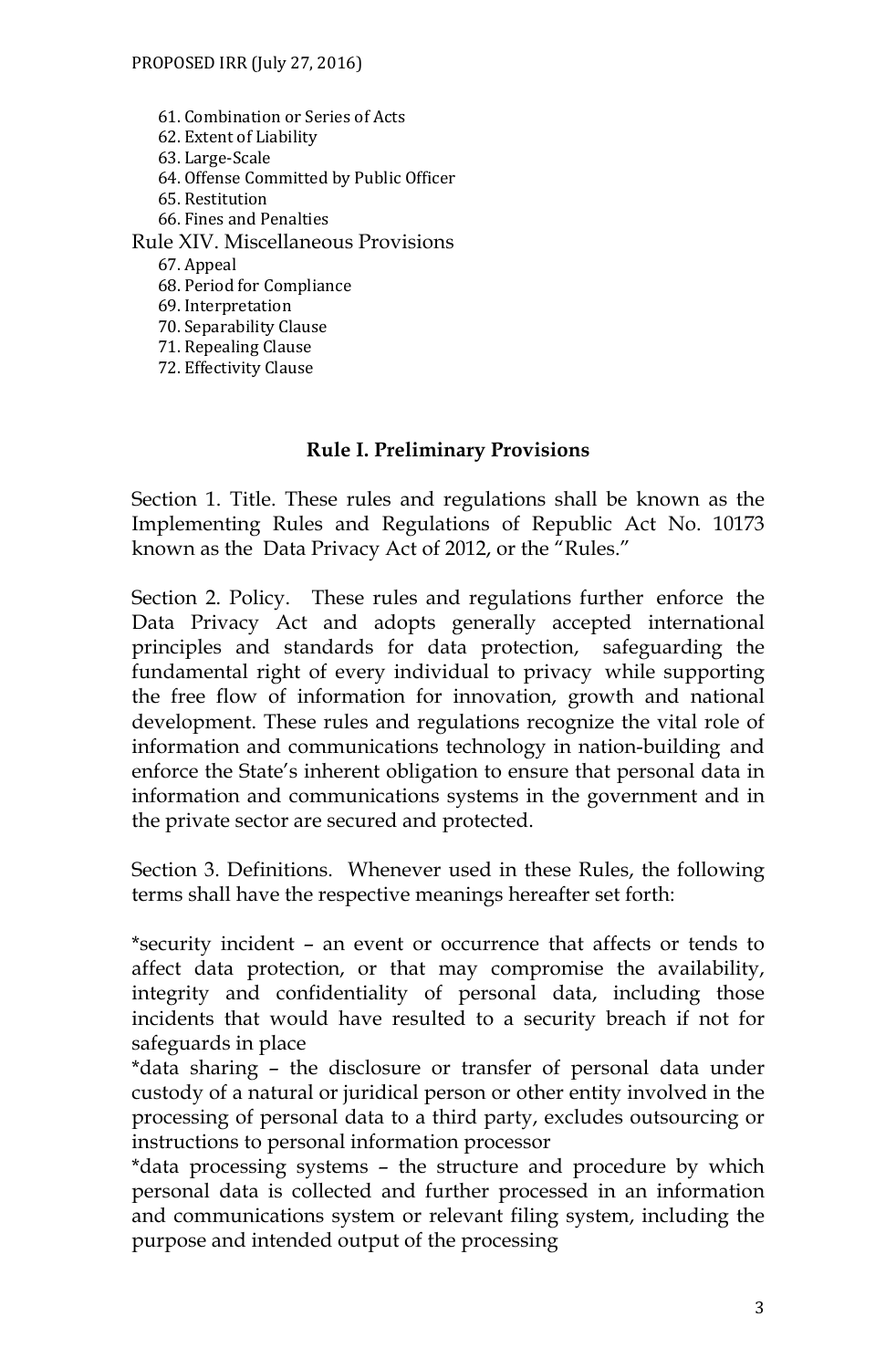\*automatic processing systems – the use of information and communications system to perform operation or set of operations on personal data involving under a logical framework or automated instructions

- a. Act refers to the Data Privacy Act.
- b. Breach is a security incident that leads to unlawful or unauthorized processing of personal, sensitive or privileged information, or that otherwise compromises the availability, integrity or confidentiality of personal data processed under the control of a personal information controller.
- c. Commission refers to the National Privacy Commission created by virtue of the Data Privacy Act.
- d. Consent of the data subject refers to any freely given, specific, informed indication of will, whereby the data subject agrees to the collection and processing of his or her personal, sensitive or privileged information. Consent shall be evidenced by written, electronic or recorded means. It may also be given on behalf of a data subject by a lawful representative or an agent specifically authorized by the data subject to do so.
- e. Data subject refers to an individual whose personal, sensitive personal or privileged information is processed.
- f. Direct marketing refers to communication by whatever means of any advertising or marketing material which is directed to particular individuals.
- g. Filing system refers to any set of information relating to natural or juridical persons to the extent that, although the information is not processed by equipment operating automatically in response to instructions given for that purpose, the set is structured, either by reference to individuals or by reference to criteria relating to individuals, in such a way that specific information relating to a particular person is readily accessible.
- h. Information and Communications System refers to a system for generating, sending, receiving, storing or otherwise processing electronic data messages or electronic documents and includes the computer system or other similar device by or which data is recorded, transmitted or stored and any procedure related to the recording, transmission or storage of electronic data, electronic message, or electronic document.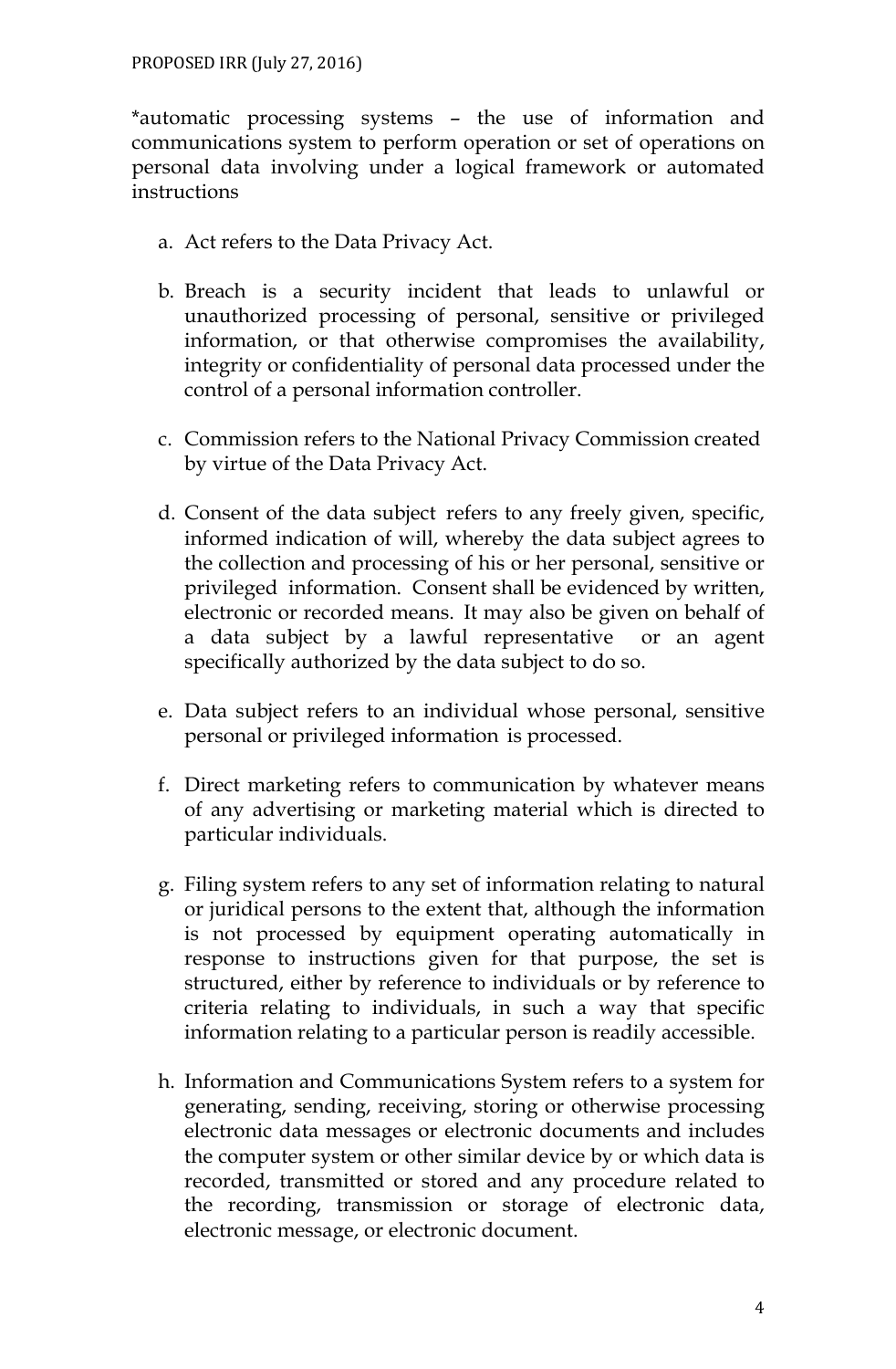- i. Personal data is the term used when referring to personal information, sensitive personal information and privileged information collectively.
- j. Personal information refers to any information whether recorded in a material form or not, from which the identity of an individual is apparent or can be reasonably and directly ascertained by the entity holding the information, or when put together with other information would directly and certainly identify an individual.
- k. Personal information controller refers to a natural or juridical person or any other body who controls the processing of personal data or instructs another to process personal data on his or her behalf. The term excludes:
	- 1. A natural or juridical person or any other body who performs such functions as instructed by another; or
	- 2. A natural person who processes personal data in connection with his or her personal, family or household affairs.

There is control if the natural or juridical person or any other body decides on what information is collected, or the purpose or extent of processing.

- l. Personal information processor refers to any natural or juridical person or any other body to whom a personal information controller may outsource or instruct the processing of personal data pertaining to a data subject.
- m. Processing refers to any operation or any set of operations performed upon personal data including, but not limited to, the collection, recording, organization, storage, updating or modification, retrieval, consultation, use, consolidation, blocking, erasure or destruction of data. Processing may be by by automated means, or manual processing, if the personal data are contained or are intended to be contained in a filing system.
- n. Privileged information refers to any and all forms of data which under the Rules of Court and other pertinent laws constitute privileged communication. For purpose of these rules, privileged information that is not personal information or sensitive personal information shall not be included.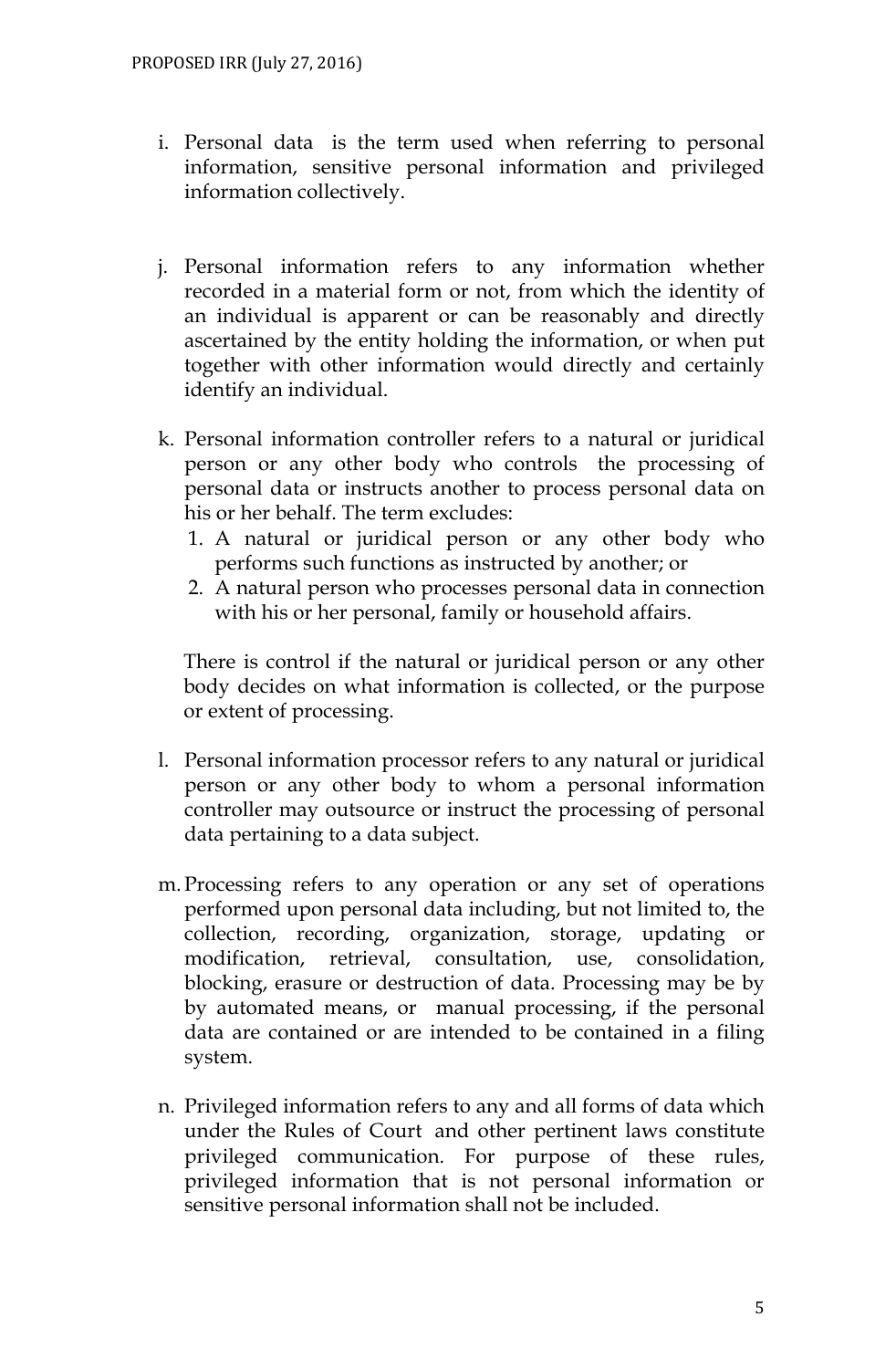- o. Sensitive personal information refers to personal information:
	- 1. About an individual's race, ethnic origin, marital status, age, color, and religious, philosophical or political affiliations;
	- 2. About an individual's health, education, genetic or sexual life of a person, or to any proceeding for any offense committed or alleged to have been committed by such person, the disposal of such proceedings, or the sentence of any court in such proceedings;
	- 3. Issued by government agencies peculiar to an individual which includes, but not limited to, social security numbers, previous or current health records, licenses or its denials, suspension or revocation, and tax returns; and
	- 4. Specifically established by an executive order or an act of Congress to be kept classified.

## **Rule II. Scope of Application**

Section 4. Scope. The Data Privacy Act and these Rules apply to the processing of personal, sensitive personal or privileged information, in the government or private sector, under any of the following conditions:

- a. The natural or juridical person involved in the processing of personal data is found or established in the Philippines.
- b. The act, practice or processing relates to personal data about a Philippine citizen or Philippine resident.
- c. The processing of personal data is being done in the Philippines.
- d. The act, practice or processing of personal data is done or engaged in by an entity with links to the Philippines, with due consideration to international law and comity, which may include:
	- 1. Use of equipment located in the country, or maintains an office, branch or agency in the Philippines for processing of personal data;
	- 2. A Contract entered in the Philippines;
	- 3. A Juridical entity unincorporated in the Philippines but has central management and control in the country;
	- 4. An entity that has a branch, agency, office or subsidiary in the Philippines and the parent or affiliate of the Philippine entity has access to personal data; or
	- 5. An entity that carries on business in the Philippines
	- 6. An entity collects and holds personal data in the Philippines

Section 5. Non-applicability. The Data Privacy Act does not apply to the following personal data, to the extent of allowable collection,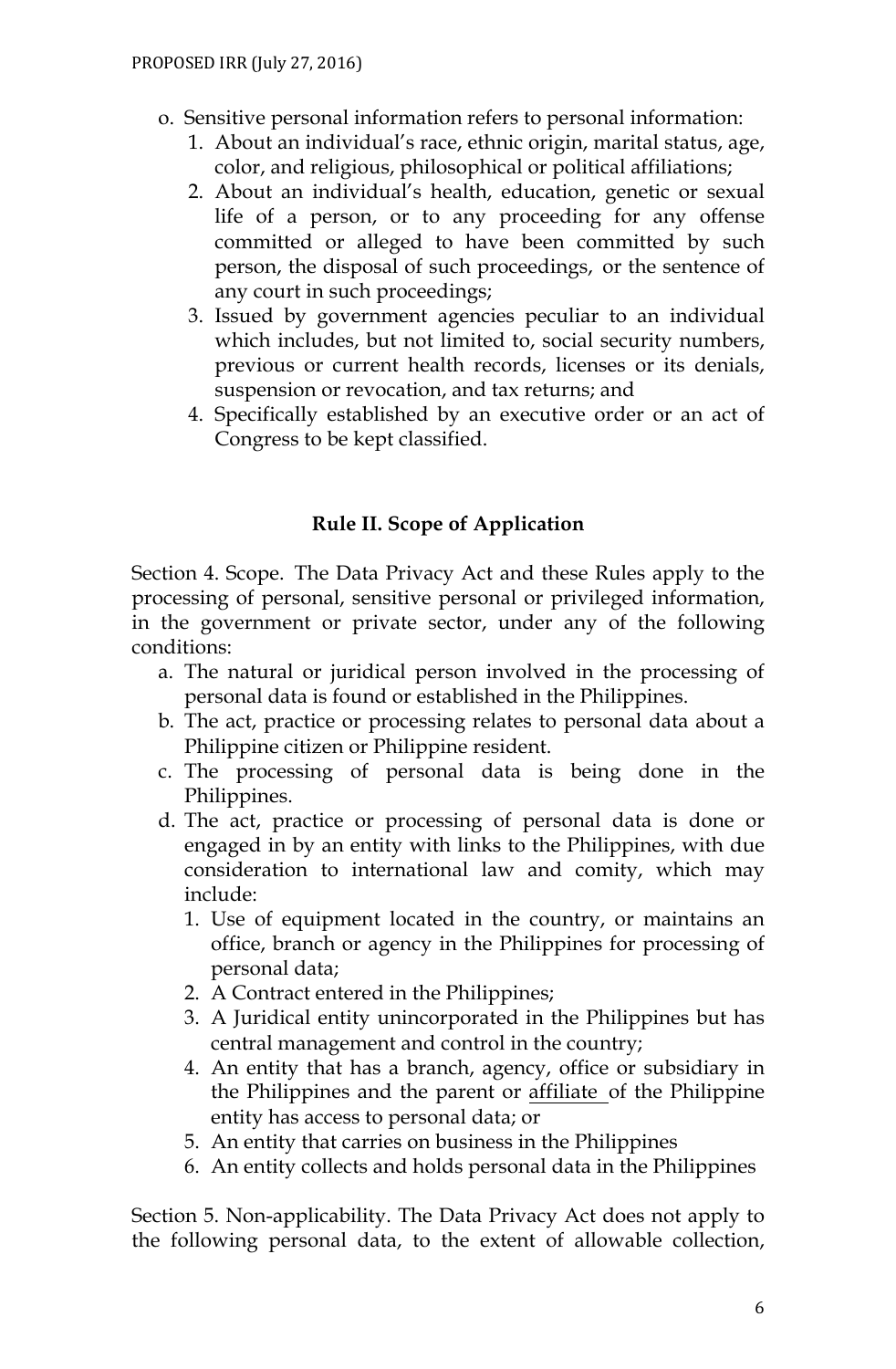access, use, disclosure or other processing, laid down in the succeeding paragraphs. The non-applicability does not extend to the personal information controllers or personal information processors, which process the same or other personal data, in a manner or for a purpose that is not specifically provided in this section.

- a. The Act and these Rules shall not be used to restrict access to information that fall within matters of public concern, and for this purpose shall not apply to:
	- 1. Information about any individual who is or was an officer or employee of a government institution that relates to the position or functions of the individual, including:
		- (a)The fact that the individual is or was an officer or employee of the government institution;
		- (b)The title, business address and office telephone number of the individual;
		- (c) The classification, salary range and responsibilities of the position held by the individual; and
		- (d)The name of the individual on a document prepared by the individual in the course of employment with the government.
	- 2. Information about an individual who is or was performing service under contract for a government institution only in so far as it relates to the services performed, including the terms of the contract, and the name of the individual given in the course of the performance of those services;
	- 3. Information relating to a benefit of a financial nature conferred on an individual upon the discretion of government, such as the granting of a license or permit, including the name of the individual and the exact nature of the benefit, provided that benefits given in the course of an ordinary transaction or as a matter of right are not discretionary benefits under these Rules.
- b. The Act and these Rules do not apply to personal information processed for journalistic, artistic or literary purpose. It shall be considered for journalistic, artistic or literary purpose if processing is undertaken with view to publication or exhibition, upholding freedom of speech, of expression, or of the press, subject to requirements of other applicable law or regulations.
- c. The Act and these Rules do not apply to personal information that will be processed for research purpose, subject to relevant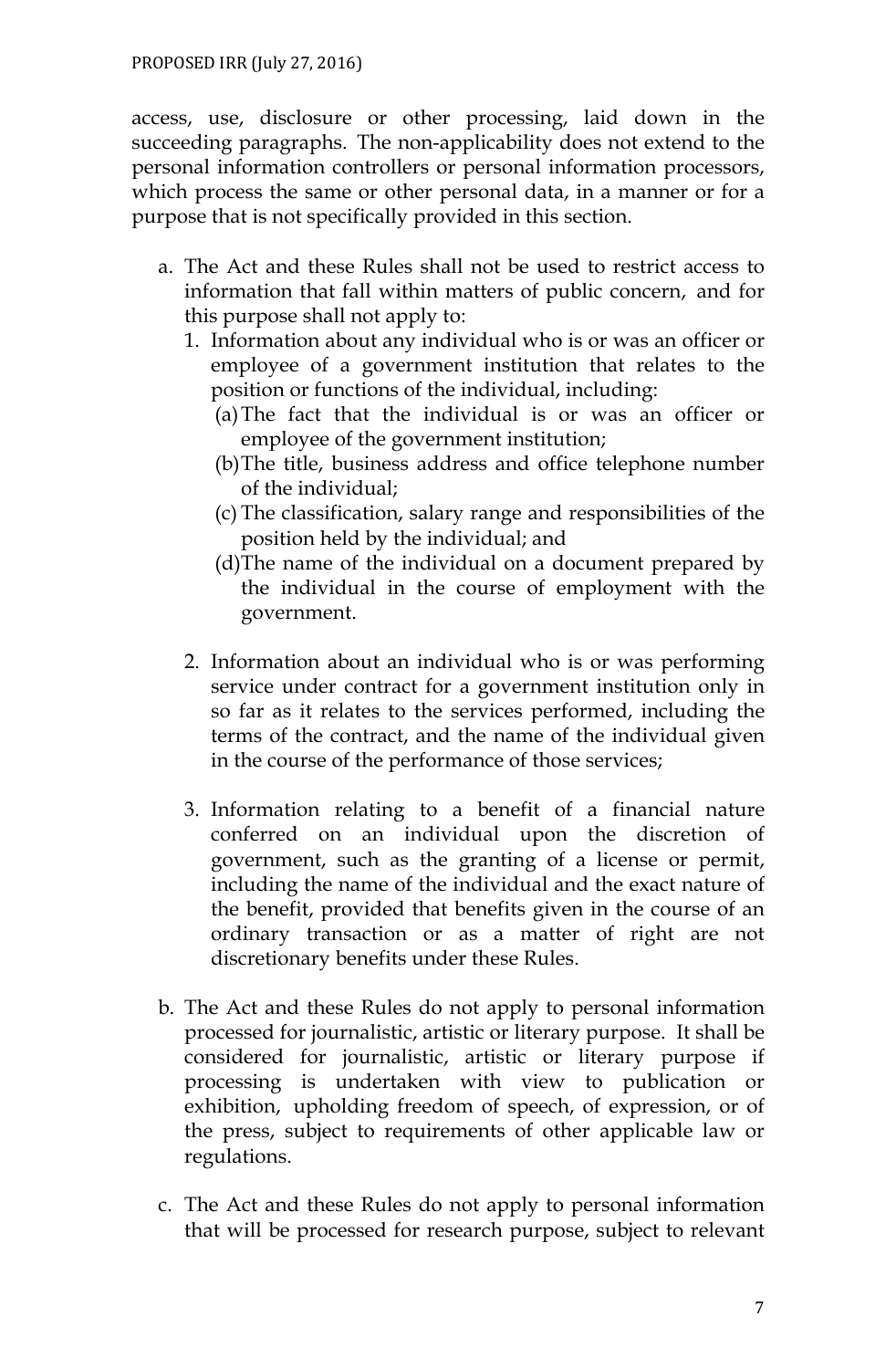provisions in the Act or issuances of the Commission. Research covered by the Act shall be supported to the extent that research purposes will be achieved without compromising privacy and security of personal data, and rights of data subjects.

- d. The Act and these Rules do not apply to information necessary in order to carry out functions of public authority only to the extent of collection and further processing consistent with a constitutionally or statutorily mandated function pertaining to law enforcement, taxation and other regulatory function, including the performance of the functions of the independent, central monetary authority. The public authority must process the information, mindful of the rights of the individual data subject to privacy and security, and subject to other restrictions provided by law. If processing is by a personal information processor, the responsibility of the public authority as personal information controller remains. Nothing in this Act shall be construed as to have amended or repealed Republic Act No. 1405, otherwise known as the Secrecy of Bank Deposits Act; Republic Act No. 6426, otherwise known as the Foreign Currency Deposit Act; and Republic Act No. 9510, otherwise known as the Credit Information System Act (CISA).
- e. The Act and these Rules do not apply to information necessary for banks, other financial institutions under the jurisdiction of the independent, central monetary authority or Bangko Sentral ng Pilipinas, and other bodies authorized by law, to comply with Republic Act No. 9510, and Republic Act No. 9160, as amended, otherwise known as the Anti-Money Laundering Act and other applicable laws. Banks and financial institutions involved in processing of personal data shall be covered by the act and these Rules where the information collected and processed to comply with law will be subjected to processing for other purpose.
- f. The Act and these Rules shall not apply to personal information originally collected from residents of foreign jurisdictions in accordance with the laws of those foreign jurisdictions, including any applicable data privacy laws, which is being processed in the Philippines. The burden of proving the law of the foreign jurisdiction falls on the person or body seeking exemption. In the absence of proof, including proof that the law of the foreign jurisdiction specifically applies to processing in the Philippines, the applicable law shall be presumed to be the Act and these Rules.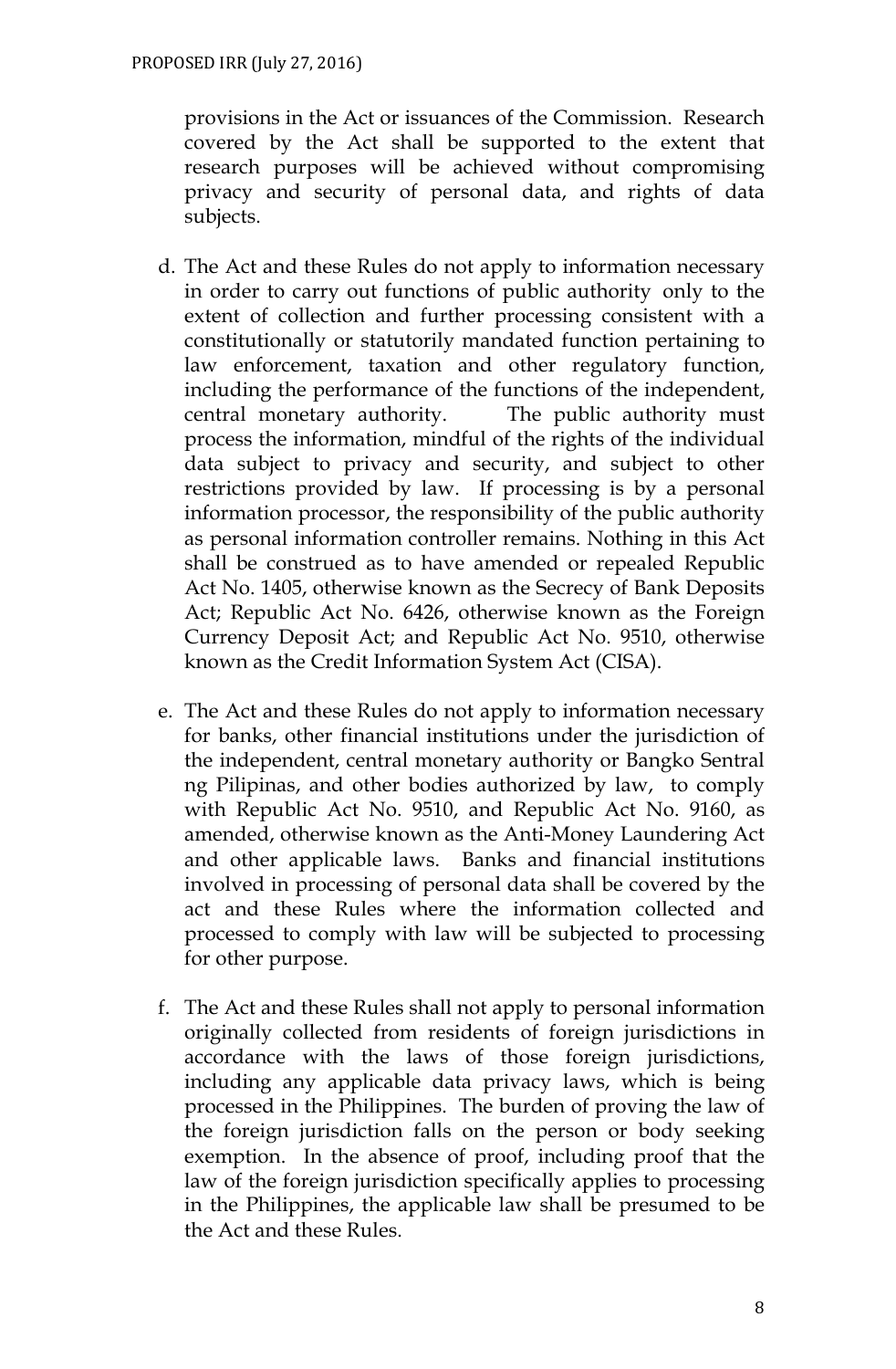Section 6. Protection Afforded to Journalists and their Sources.

- a. Publishers, editors or duly accredited reporters of any newspaper, magazine or periodical of general circulation shall not be compelled to reveal the source of any news report or information appearing in said publication if it was related in any confidence to such publisher, editor, or reporter.
- b. Publishers, editors and duly accredited reporters who are likewise personal information controllers or processors within the meaning of the law are still bound to follow the Data Privacy Act and related issuances with regard to the processing of personal data, upholding rights of their data subjects and maintaining compliance with other provisions that are not incompatible with the protection provided by Republic Act No. 53.

Section 7. Protection afforded to Data Subjects.

- a. Unless directly incompatible or inconsistent with the preceding sections, the personal information controller or processor shall use reasonable means to protect the privacy and security of personal data.
- b. The burden of proving that the Data Privacy Act is not applicable to a particular information falls on those involved in the processing of personal data or the party claiming the nonapplicability.
- c. In all cases, the determination of the applicability of the Data Privacy Act shall be liberally interpreted in favor of the rights and interests of the data subject.

#### **Rule III. National Privacy Commission**

Section 8. Mandate. The National Privacy Commission is an independent body mandated to administer and implement the Data Privacy Act of 2012, and to monitor and ensure compliance of the country with international standards set for data protection.

Section 9. Functions. The National Privacy Commission shall have the following functions:

- a. Rule Making. The Commission shall promulgate, review or amend its rules and regulations, and publish or issue administrative issuances for the effective implementation of the Act. This includes:
	- 1. Issue guidelines on security measures for personal data protection, encryption, and off-site access in government,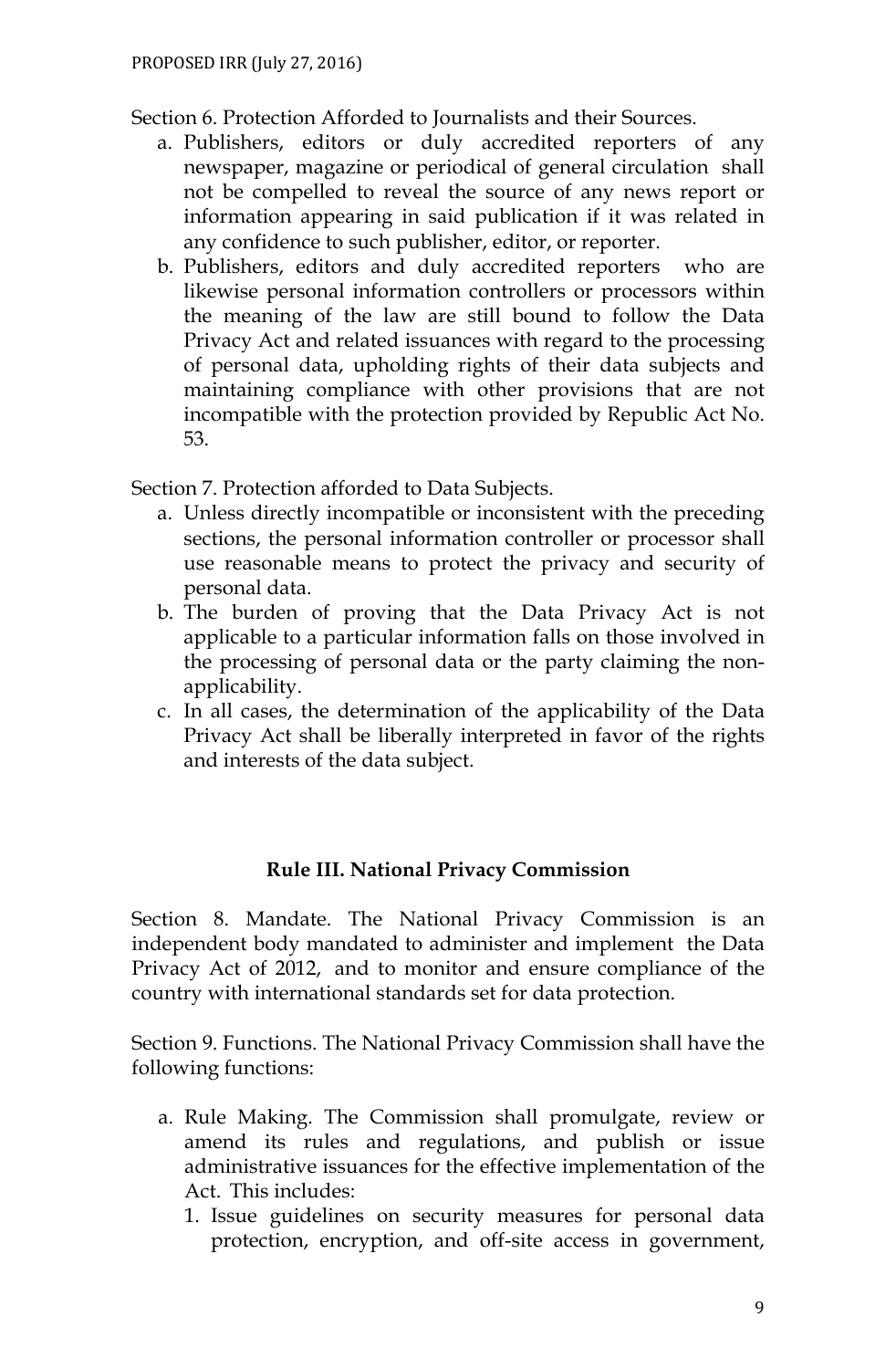and on the electronic format and technical standards for data portability;

- 2. Issue standards for organizational, physical and technical security measures for data protection taking into account current data privacy best practices and most appropriate standard recognized by the information and communications technology industry;
- 3. Consult with relevant regulatory agencies in the formulation of privacy standards or requirements to implement the Act, with respect to the persons, entities, business activities and business sectors that said regulatory bodies are authorized to principally regulate pursuant to law;
- 4. Propose legislation, amendments or modifications to Philippine laws on privacy or data protection, as may be necessary.
- b. Advisory. The Commission shall be the advisory body on matters affecting data privacy and security. This includes:
	- 1. Comment or report on the implication on data privacy of proposed national or local statutes, regulations or procedures, issue advisory opinions and interpret the provisions of this Act and other data privacy laws;
	- 2. Review, approve, reject or require modification of privacy codes voluntarily adhered to by personal information controllers, which may include private dispute resolution mechanisms for complaints against any participating personal information controller.
- c. Public Education. The Commission shall undertake necessary or appropriate efforts to inform and educate the public of data privacy, data protection and fair information rights and responsibilities. This includes:
	- 1. Publish on a regular basis a guide to all laws relating to data protection;
	- 2. Publish a compilation of agency system of records and notices, including index and other finding aids;
	- 3. Coordinate with other government agencies and the private sector on efforts to formulate and implement plans and policies to strengthen the protection of personal data in the country;
	- 4. Document and report on the activities of the Commission in carrying out the provisions of the Act.
- d. Compliance and Monitoring. The Commission shall perform compliance and monitoring functions to ensure effective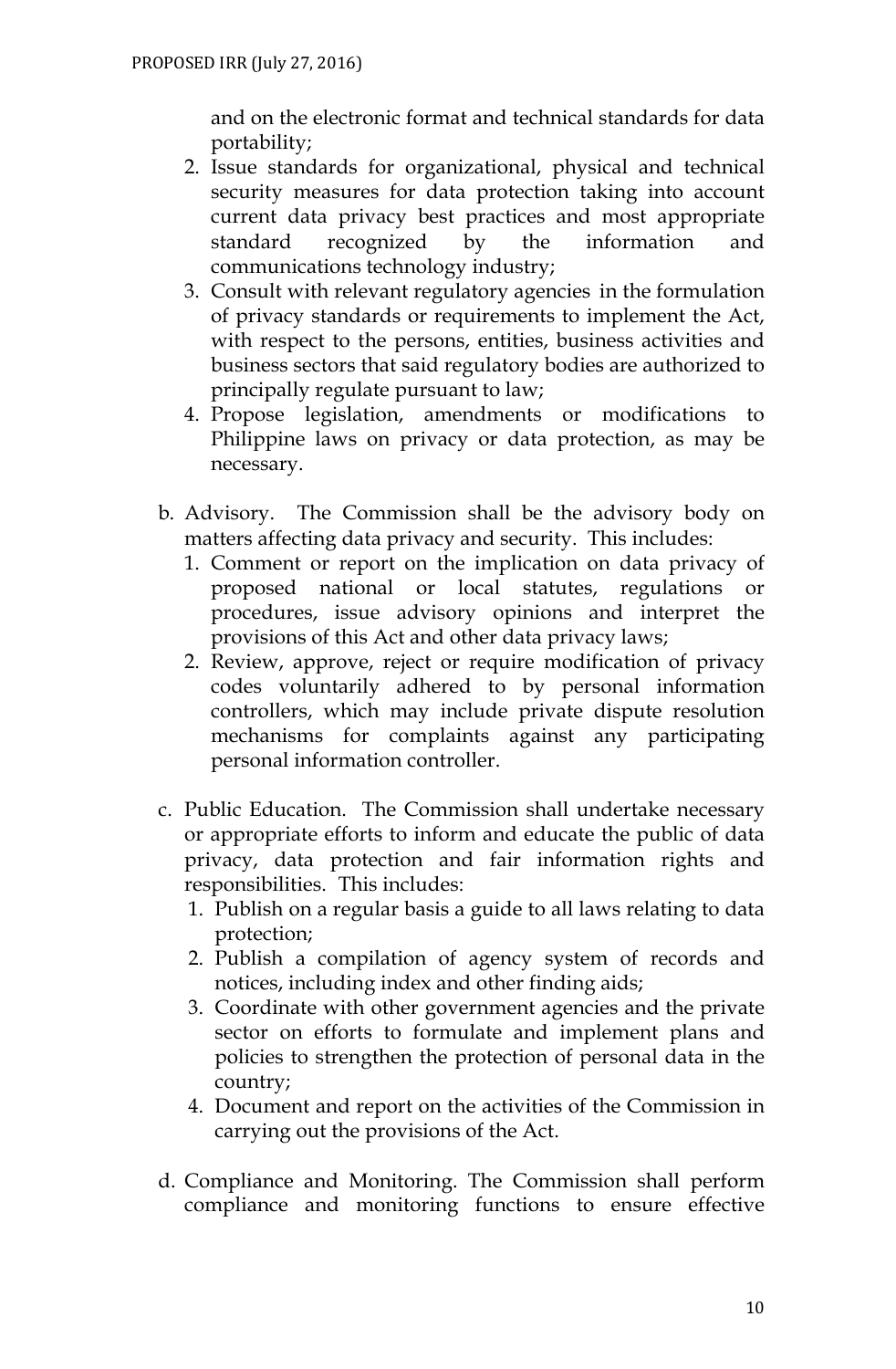implementation of the Act, these Rules and other issuances. This includes:

- 1. Ensure compliance of personal information controllers with the provisions of the Act, including registration of data processing systems in the country, and notification prior to processing of personal data that could adversely affect the rights and freedoms of data subjects.
- 2. Monitor the compliance of all government agencies or instrumentalities on their security and technical measures and recommend the necessary action in order to meet minimum standards for protection of personal data pursuant to the Act;
- 3. Ensure proper and effective coordination with data privacy regulators in other countries and private accountability agents, participate in international and regional initiatives for data privacy protection;
- 4. Negotiate and contract with other data privacy authorities of other countries for cross-border application and implementation of respective privacy laws and generally perform such acts as may be necessary to facilitate crossborder enforcement of data privacy protection;
- 5. Provide assistance on matters relating data protection at the request of a national or local agency, a private entity or any person, including enforcement of rights of data subject;
- 6. Assist Philippine companies doing business abroad to respond to data protection laws and regulations;
- 7. Manage the registration of the personal information processing system of contractors and its employees entering into contracts with government that involves accessing or requiring sensitive personal information from one thousand (1,000) or more individuals.
- e. Complaints and Investigations. The Commission shall adjudicate on complaints and investigations arising from a privacy complaint, security breach, a violation of the rights of data subjects, and failure to comply with the Act, these rules and other issuances of the Commission. This includes:
	- 1. Receive complaints and institute investigations regarding a violation of the Act or the rights of data subjects, including reports of a Security Breach;

For this purpose, the Commission may compel access to personal data that is subject of any complaint and to collect the information necessary to perform its functions under the Act, including the issuance of subpoena to compel testimony or production of evidence. In resolving any complaint or investigation, except where amicable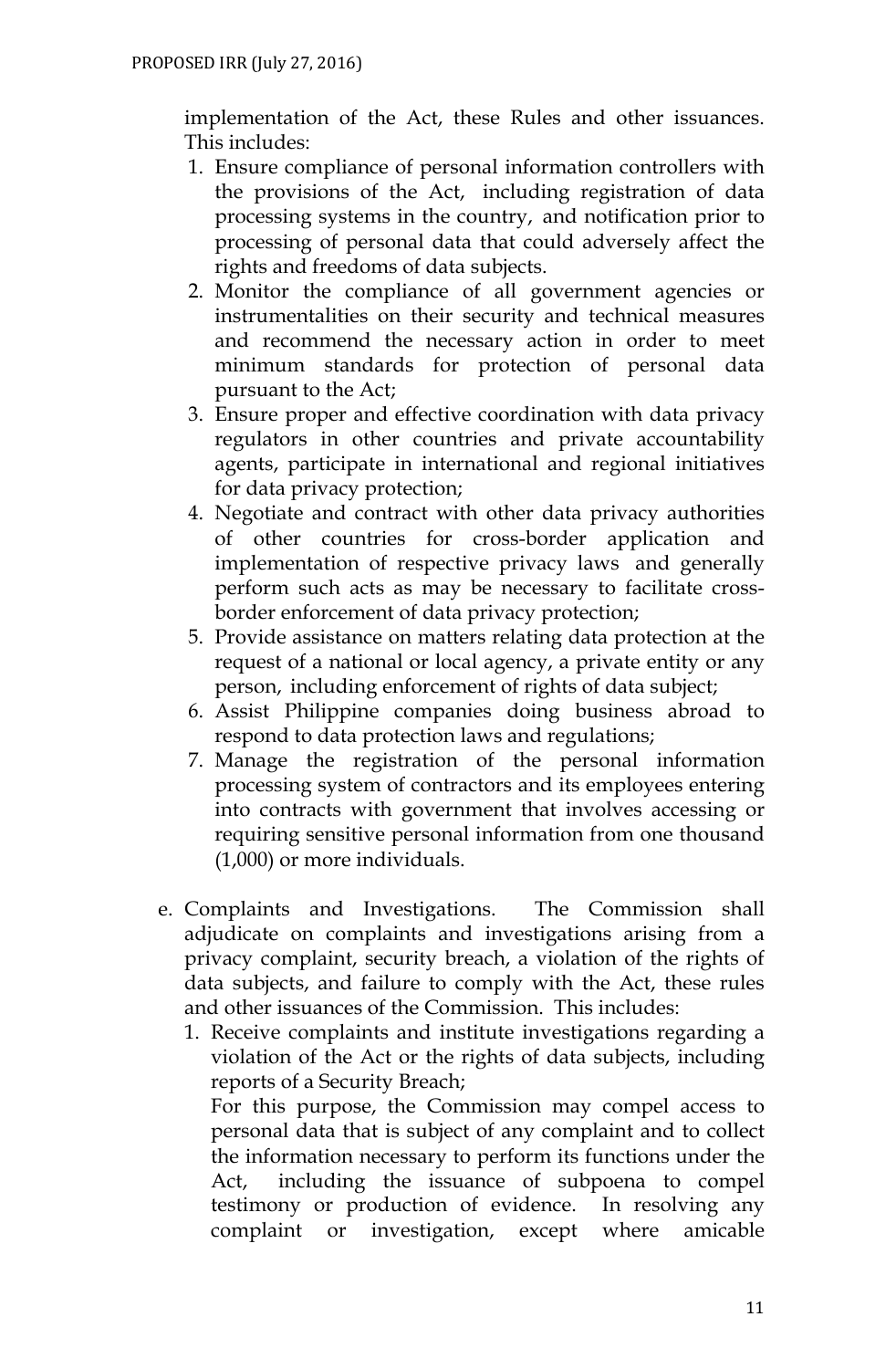settlement is reached by the parties, the Commission shall act as a collegial body.

- 2. Facilitate or enable settlement of complaints through the use of alternative dispute resolution processes, and adjudicate on matters affecting any personal data;
- 3. Prepare reports on disposition of complaints and resolution of any investigation it initiates, and, in cases it deems appropriate, publicize any such report.
- f. Enforcement. The Commission shall do all acts as may be necessary to effectively implement the Data Privacy Act, these Rules and other issuances of the Commission, and to enforce its Orders, Resolutions or Decisions, including the imposition of sanctions, fines or penalties. This includes:
	- 1. Adjudicate privacy or security complaints and related issues and issue compliance or enforcement orders;
	- 2. Award indemnity on matters affecting privacy or security of personal data, or rights of data subjects;
	- 3. Issue cease and desist orders, impose a temporary or permanent ban on the processing of personal data, upon finding that the processing will be detrimental to national security, public interest, or in order to preserve and protect the rights of data subjects;
	- 4. Recommend to the Department of Justice (DOJ) the prosecution and imposition of penalties specified in the Act;
	- 5. Compel or petition any entity, government agency or instrumentality to abide by its orders or take action on a matter affecting data privacy;
	- 6. Impose fines and other administrative penalties for violations of the Act, these Rules, and other issuances of the Commission.
- g. Other functions. The Commission shall exercise such other functions as may be necessary to fulfill its mandate under the law.

Section 10. Administrative Issuances. The Commission shall publish or issue official directives and administrative issuances, orders and circulars:

- a. To govern the rules of procedure in the exercise of its quasijudicial functions, subject to suppletory application of the Rules of Court;
- b. To publish the schedule of fines and penalties for the violation of the Act, these Rules, issuances or the orders of the Commission and the fees for its administrative services and filing fees;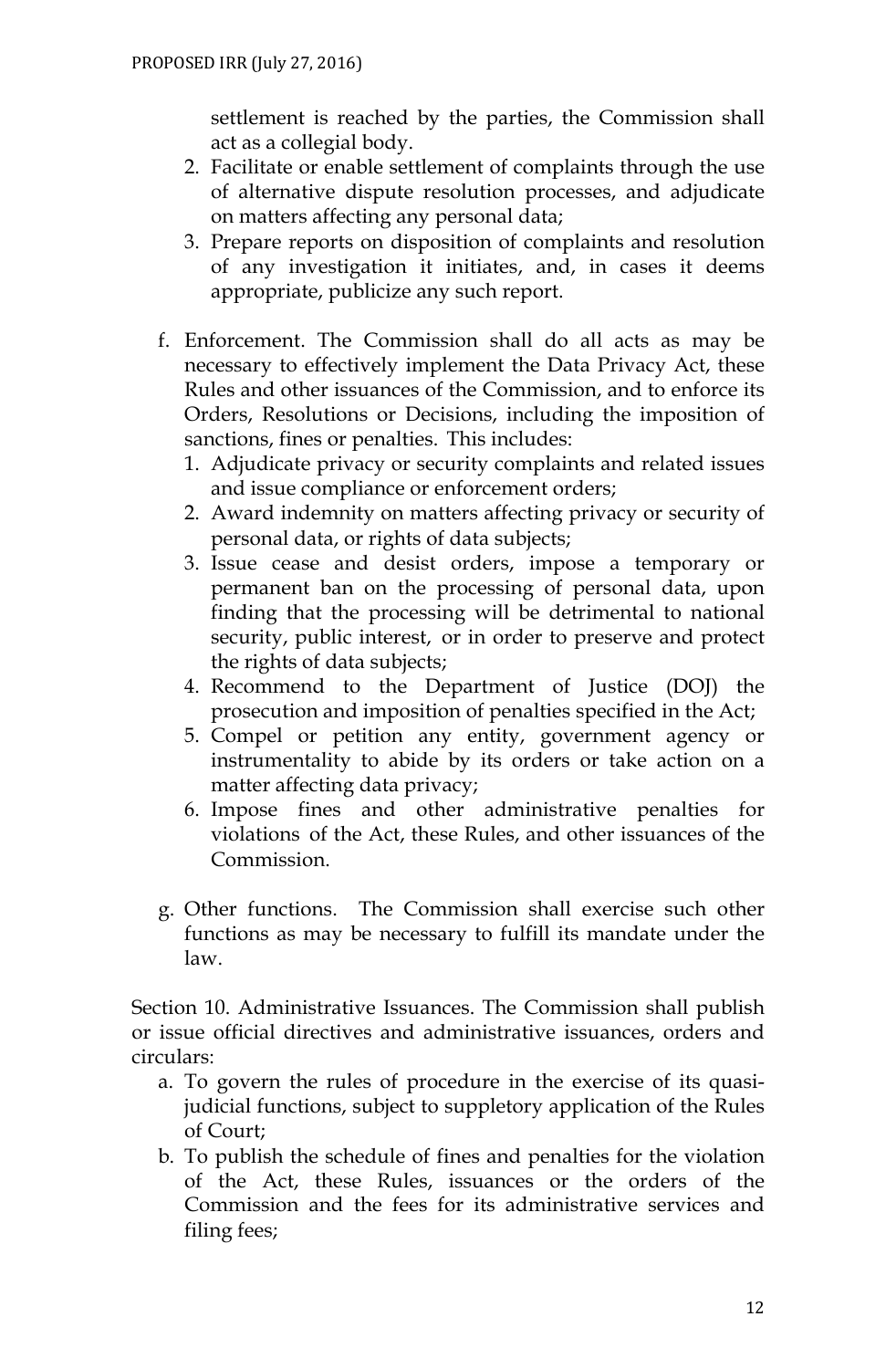- c. To provide or update the minimum standards for data protection, in addition to those already provided in these Rules, considering best practices or to account for the current state of information and communications technology and the generally accepted data privacy and security standards;
- d. To give an advisory or legal opinions on matters affecting privacy and security of personal data;
- e. To resolve a complaint or investigation and enforce its orders;
- f. Other administrative issuances consistent with its mandate.

Section 11. Reports and Public Information. The Commission shall annually report to the President and Congress on its activities in carrying out the provisions of this Act. The Commission shall undertake whatever efforts it may determine to be necessary or appropriate to inform and educate the public of data privacy, data protection and fair information rights and responsibilities.

Section 12. Confidentiality of Personal Data. The Commission shall ensure at all times the confidentiality of any personal data that comes to its knowledge and possession. Members, employees and consultants of the Commission, even after their term, employment or contract has ended, are to be subject to a duty of professional secrecy with regard to confidential information to which they were given access.

Section 13. Organizational Structure. The National Privacy Commission is attached to the Department of Information and Communications Technology for policy and program coordination in accordance with Section 38(3) of Executive Order No. 292 series of 1987. The Commission shall remain completely independent in the performance of its functions.

The Commission shall be headed by a Privacy Commissioner, who shall act as Chairman of the Commission. The Privacy Commissioner must be at least thirty-five (35) years of age and of good moral character, unquestionable integrity and known probity, and a recognized expert in the field of information technology and data privacy. The Privacy Commissioner shall enjoy the benefits, privileges and emoluments equivalent to the rank of Secretary.

The Privacy Commissioner shall be assisted by two (2) Deputy Privacy Commissioners, one to be responsible for Data Processing Systems, and one to be responsible for Policies and Planning. The Deputy Privacy Commissioners must be recognized experts in the field of information and communications technology and data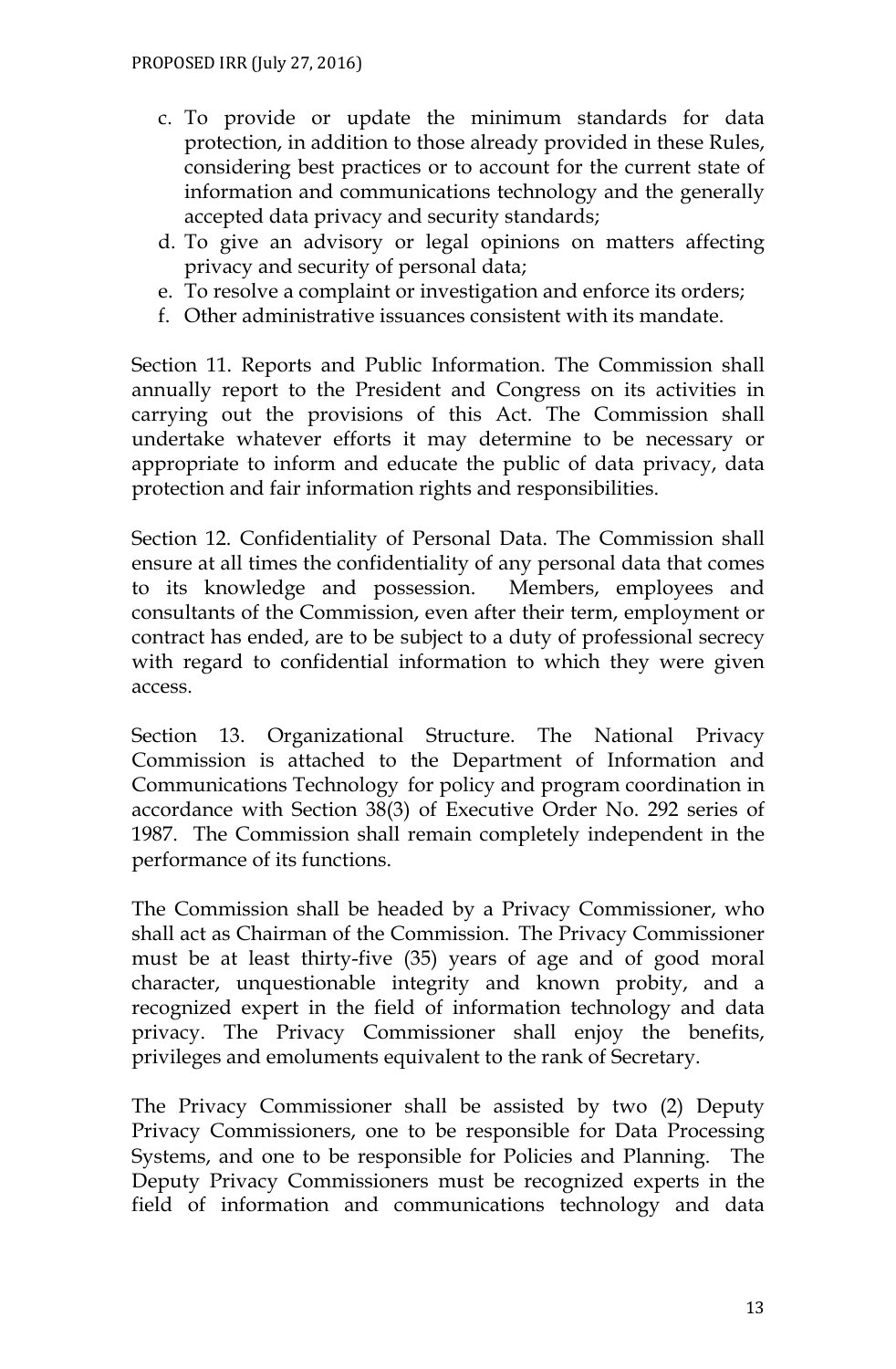privacy. They shall enjoy the benefits, privileges and emoluments equivalent to the rank of Undersecretary.

Section 14. Secretariat. The Commission is authorized to establish a Secretariat, which shall assist the Office of the Commissioner in the performance of its functions. The Secretariat shall be headed by an Executive Director and shall be organized according to the following offices:

- a. Data Security and Compliance Office;
- b. Legal and Enforcement Office;
- c. Finance and Administrative Office;
- d. Privacy Policy Office.

Majority of the members of the Secretariat, in so far as practicable, must have served for at least five (5) years in any agency of the government that is involved in the processing of personal information including, but not limited to, the following offices: Social Security System (SSS), Government Service Insurance System (GSIS), Land Transportation Office (LTO), Bureau of Internal Revenue (BIR), Philippine Health Insurance Corporation (PhilHealth), Commission on Elections (COMELEC), Department of Foreign Affairs (DFA), Department of Justice (DOJ), and Philippine Postal Corporation (Philpost).

The organizational structure shall be subject to review and modification of the Commission, including the creation of new divisions and units as it may deem necessary, and shall appoint officers and employees of the Commission in accordance with the civil service law, rules and regulations.

Section 15. Effect of Lawful Performance of Duty. The Privacy Commissioner, the Deputy Commissioners, or any person acting on their behalf or under their direction, shall not be civilly liable for acts done in good faith in the performance of their duties. However, he or she shall be liable for willful or negligent acts done by him or her which are contrary to law, morals, public policy and good customs even if he or she acted under orders or instructions of superiors: Provided, that in case a lawsuit is filed against such official on the subject of the performance of his or her duties, where such performance is lawful, he or she shall be reimbursed by the Commission for reasonable costs of litigation.

Section 16. Magna Carta for Science and Technology Personnel. Qualified employees of the Commission shall be covered by Republic Act No. 8349, which provides a magna carta for scientists, engineers,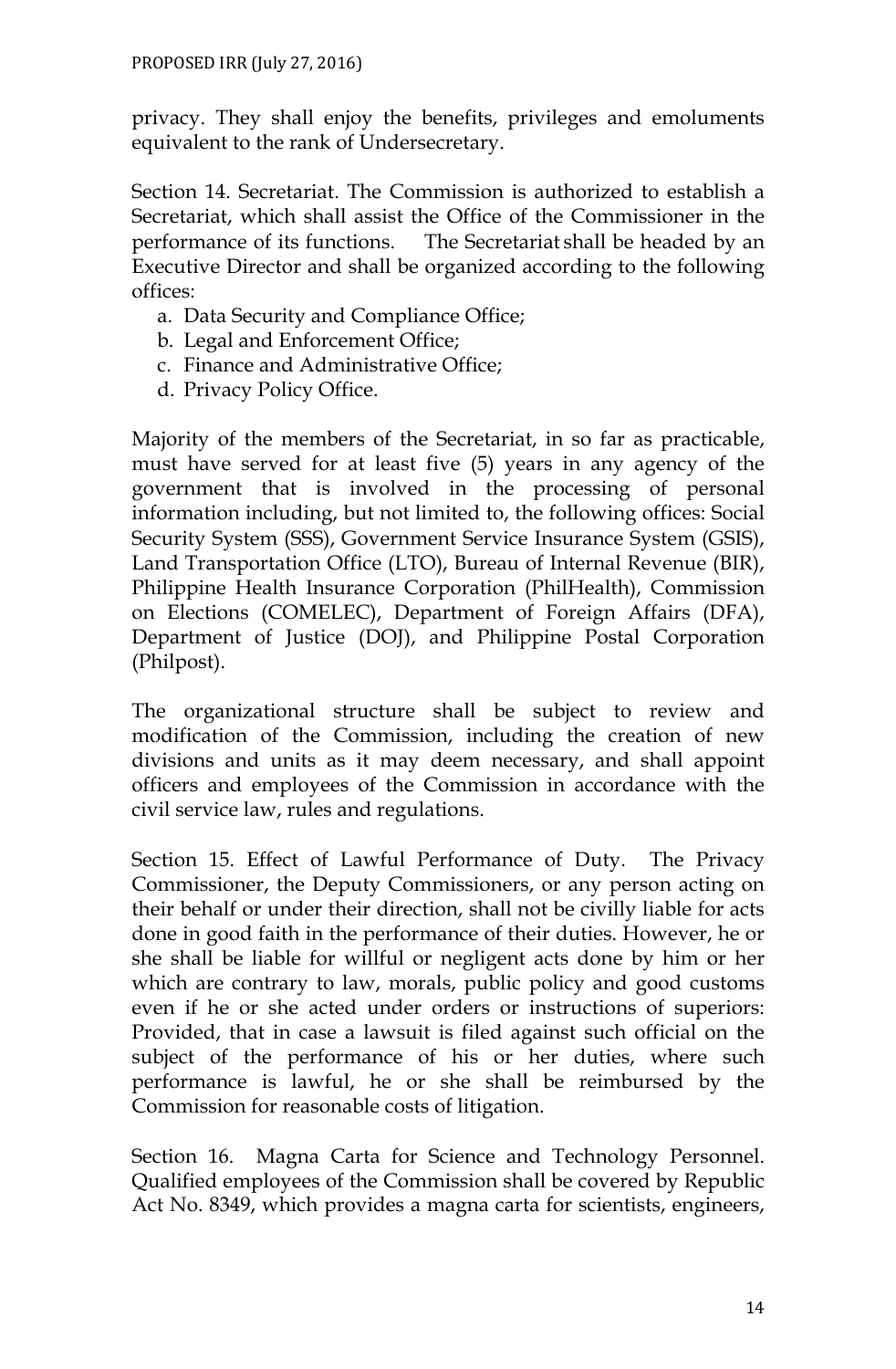researchers and other science and technology personnel in the government.

# **Rule IV. Data Privacy Principles**

Section 17. General Principles. The processing of personal data shall be allowed, subject to compliance with the requirements of the Data Privacy Act, other laws allowing disclosure of information to the public and these Rules. All natural and juridical persons and other body involved in processing of personal data must ensure implementation of personal data processing principles set out in the Act, these Rules and other issuances of the Commission.

Section 18. Principles of Transparency, Legitimate Purpose and Proportionality. The processing of personal data shall adhere to the principles of transparency, legitimate purpose and proportionality.

- a. Transparency. Processing of personal data shall be known to the data subject, who must be informed about the nature, purpose, method, and extent of processing; the rights of data subject and how these can be exercised; and the identity and contact details of the personal information controller.
- b. Legitimate purpose. The processing of information shall be compatible with a declared and specified purpose which must not be contrary to law, morals or public policy.
- c. Proportionality. The processing of information shall be adequate, relevant, suitable, necessary and not excessive in relation to a declared and specified purpose.

Section 19. General principles in collection, processing and retention. The processing of personal data shall adhere to the following general principles with regard to collection, processing and retention.

- a. Collection must be for a specified and legitimate purpose
	- 1. There must be consent, which is time-bound, and may be withdrawn, unless specifically provided by Act, these Rules, or relevant laws that consent for collection and processing is not required.
	- 2. The data subject must be provided specific information with regard to the purpose and extent of processing, including automatic processing of his or her personal data, or processing for direct marketing, profiling, and data sharing.
	- 3. The purpose shall be declared before collection unless it is not reasonable and practicable, in which case purpose must be declared after collection but before any other processing, provided that collection and processing of sensitive personal information or privileged information is prohibited unless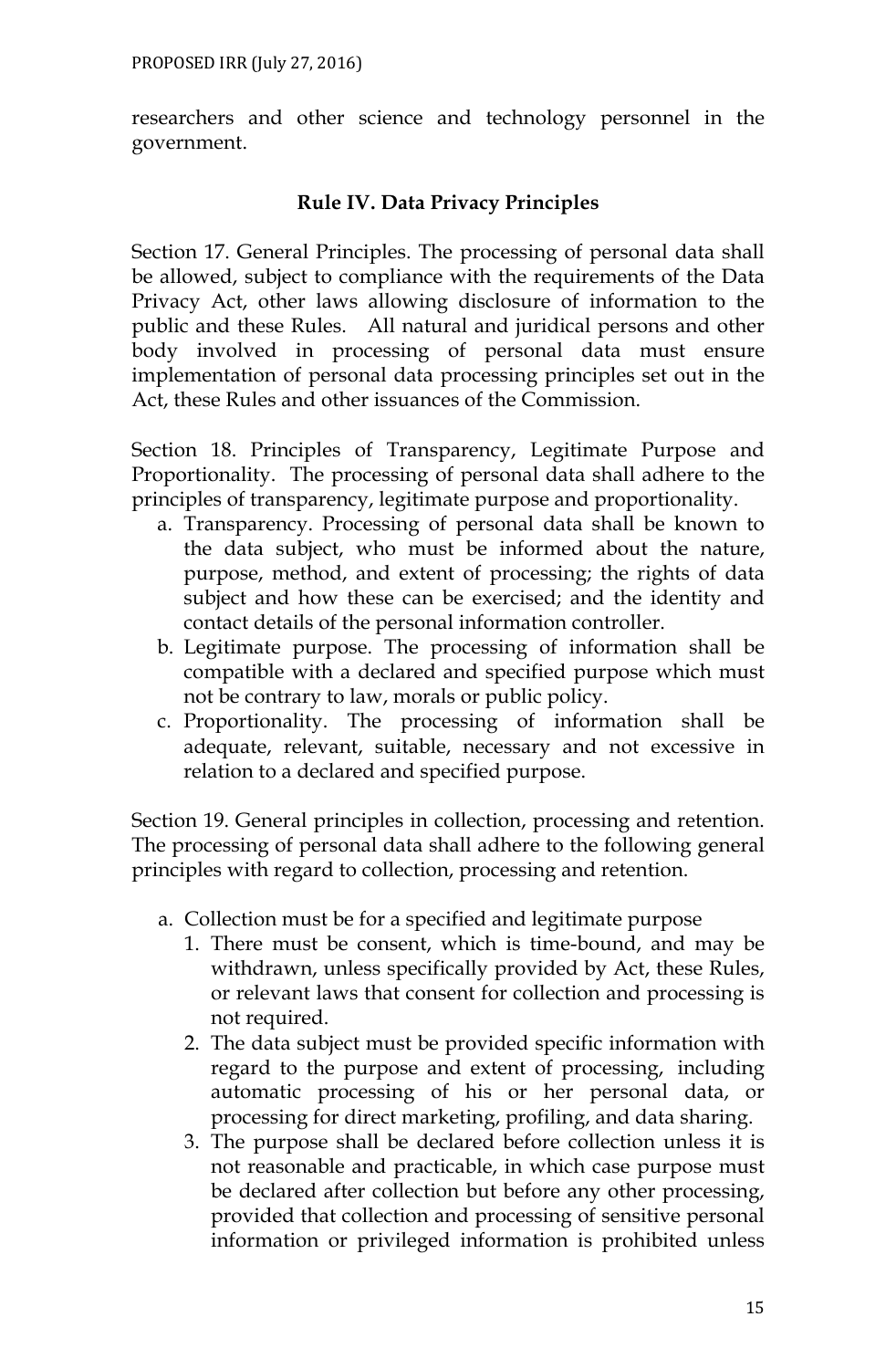specifically authorized by law or there is prior consent from data subject.

- 4. Personal data to be collected shall only be that which is necessary and compatible with declared, specified and legitimate purpose.
- b. Personal data shall be processed fairly and lawfully
	- 1. Processing shall be in accordance with the rights of the data subject, and shall be transparent, affording data subject sufficient information as to the identity of personal information controller and recipients of data, right to refuse or withdraw consent, or to object, and other information relevant to the processing.
	- 2. Information provided to a data subject must always be in clear and plain language, easy to understand and easily accessible.
	- 3. Processing must be compatible with declared, specified and legitimate purpose.
	- 4. Processed personal data should be adequate, relevant and not excessive in relation to the declared, specified and legitimate purpose.
	- 5. Adequate privacy and security safeguards should be in place in the processing of personal data.
- c. Processing should ensure data quality
	- 1. Personal data should be accurate, relevant and complete with respect to the purpose of processing.
	- 2. Personal data shall be kept up to date when necessary for the declared, specified and legitimate purpose.
	- 3. Inaccurate or incomplete data must be rectified, supplemented, destroyed or their further processing restricted.
- d. Personal Data shall not be retained longer than necessary
	- 1. Retention of personal data shall only be until the declared, specified and legitimate purpose has been achieved or the processing relevant to the purpose has been terminated.
	- 2. Retention of personal data may be allowed when necessary to establish, exercise or defend legal claims, for legitimate business purposes, or when provided by law, which must be in accordance with standards followed by the applicable industry or approved by appropriate government agency.
	- 3. Personal data shall be disposed or discarded in a secure manner that would prevent further processing, unauthorized access or disclosure to any other party or the public, or prejudice to the interests of the data subjects.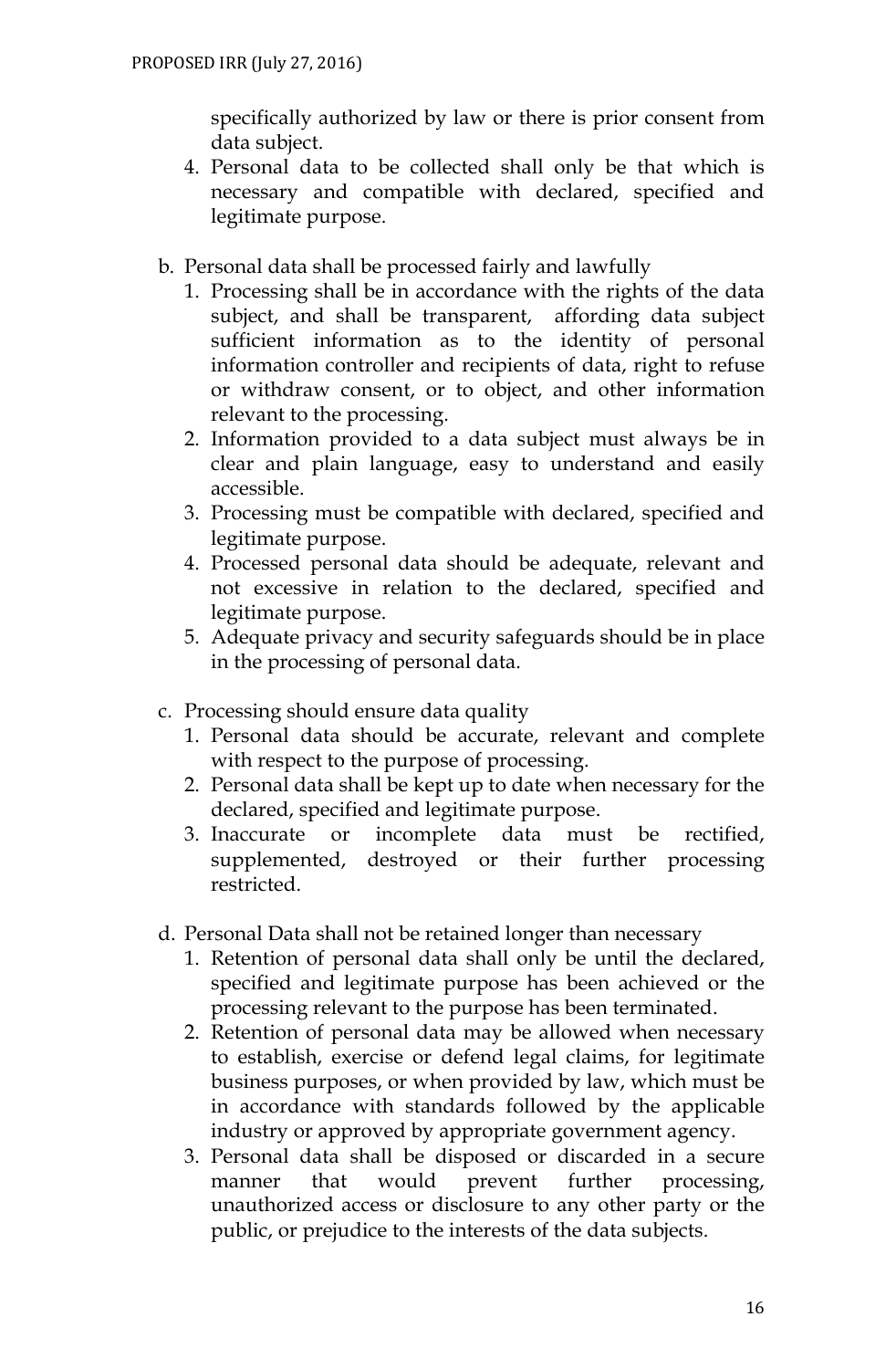- e. Any authorized further processing shall have adequate safeguards.
	- 1. Personal data originally collected for a declared, specified or legitimate purpose may be retained longer and processed further for historical, statistical or scientific purposes, and other purpose specifically authorized by law when there are adequate safeguards for data privacy and security.
	- 2. Personal data which is aggregated or in a form which does not permit identification of data subjects may be kept longer than necessary for the declared, specified and legitimate purpose.
	- 3. Personal data can not be retained in perpetuity in contemplation of a possible future use still to be determined.

Section 20. General principles for Data Sharing. Further Processing of Personal Data collected from a party other than the Data Subject shall be allowed under any of the following conditions:

- a. Data sharing is specifically provided by law, where the law authorizing the sharing provides adequate safeguards for data privacy and security.
- b. Data Sharing in the Private Sector shall be allowed if the data subject consents to data sharing.
	- 1. Consent for data sharing shall be required even when the data is to be shared with an affiliate or mother company, or similar relationships, unless the data sharing is specifically authorized by law;
	- 2. Data sharing for commercial purpose, including direct marketing, shall be covered by a data sharing agreement.
		- (a)The data sharing agreement should put in place adequate safeguards for data privacy and security, uphold rights of data subjects and provide a system by which data subject can obtain relief for violations.
		- (b)The data sharing agreement shall be subject to review of the Commission on it sown initiative or upon complaint of data subject.
	- 3. The data subject shall be provided with the following information prior to collection or before data is shared:
		- (a)Identity of all controllers or processors who will be given access to data;
		- (b)Purpose of further processing;
		- (c) Categories of personal data concerned;
		- (d) Intended recipients or categories of recipients of personal data;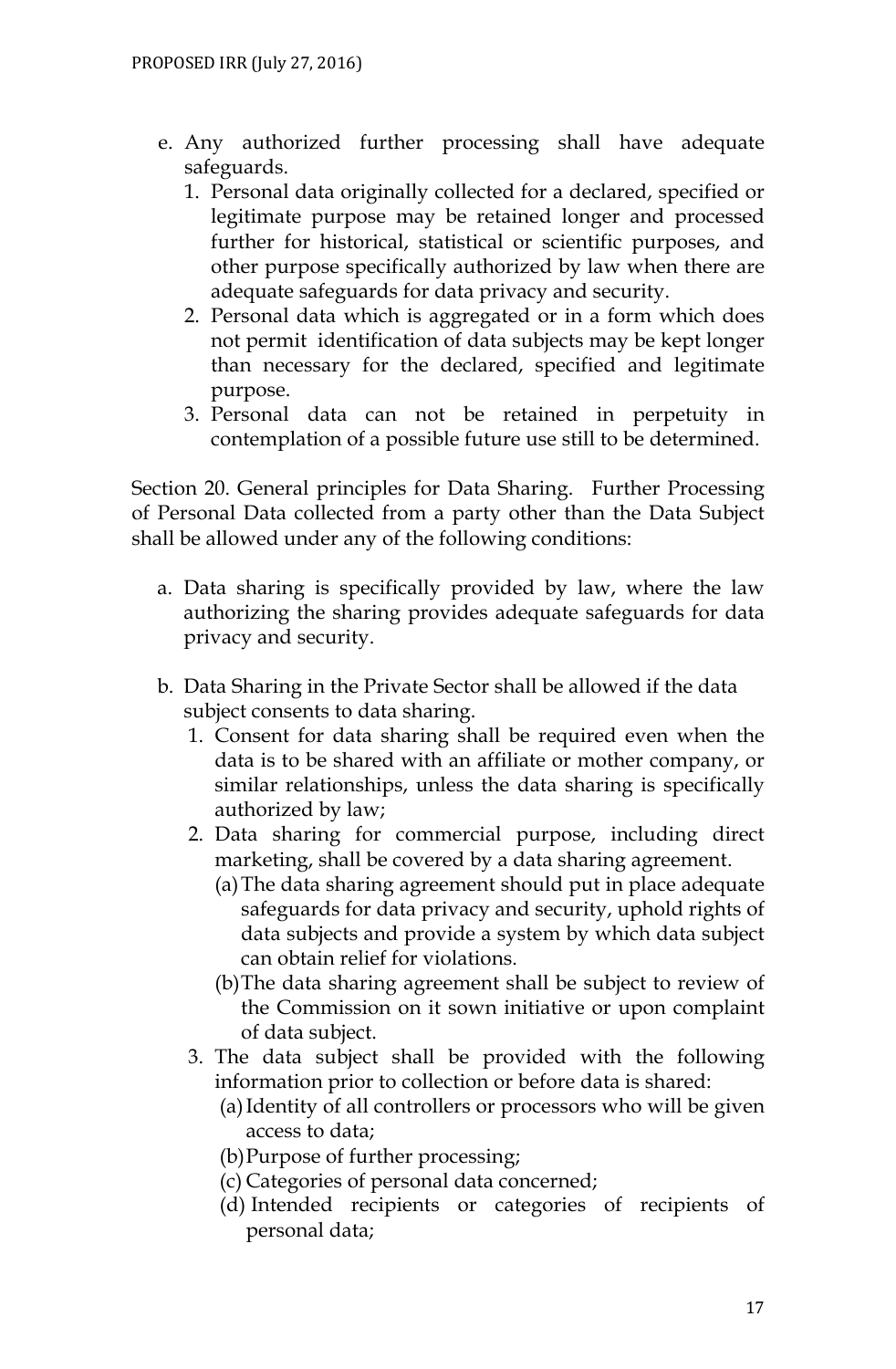- (e)Existence of rights of data subject, including right to access and correction, and right to object;
- (f) Other information that would sufficiently notify the data subject of the extent of data sharing and manner of processing.
- 4. Further processing of shared data shall adhere to the data protection principles laid down in the Act, these Rules and other issuances of the Commission.
- c. Data collected from parties other than the data subject for purpose of research shall be allowed when the personal data is publicly available, or has the consent of the data subject for purpose of research, provided that adequate safeguards are in place, and no decision directly affecting the data subject shall be made on the basis of the data collected or processed. Rights of data subject shall be upheld without compromising research integrity.
- d. Data Sharing in government agencies for purpose of a public function or provision of a public service shall be allowed provided the personal information controller sharing information under its control or custody with another personal information controller enters into a data sharing agreement. The Commission should be notified prior to data sharing.

# **Rule V. Lawful Processing of Personal Data**

Section 21. Criteria for Lawful Processing of Personal Information. Processing of personal information is allowed unless prohibited by law. For processing to be lawful:

- a. The data subject must have given his or her consent prior to collection, or as soon as practicable and reasonable.
- b. It involves processing of personal information of a data subject who is a party to a contractual agreement, in order to fulfill obligations under the contract or to take steps at the request of the data subject prior to entering into a contract.
- c. The processing of information is necessary to comply with obligations imposed on the personal information controller by law or rules.
- d. The processing of the personal information of a data subject is necessary to protect his or her vitally important interests, including life and health.
- e. The processing of personal information is to the extent necessary to respond to national emergency or to comply with the requirements of public order and safety as prescribed by law.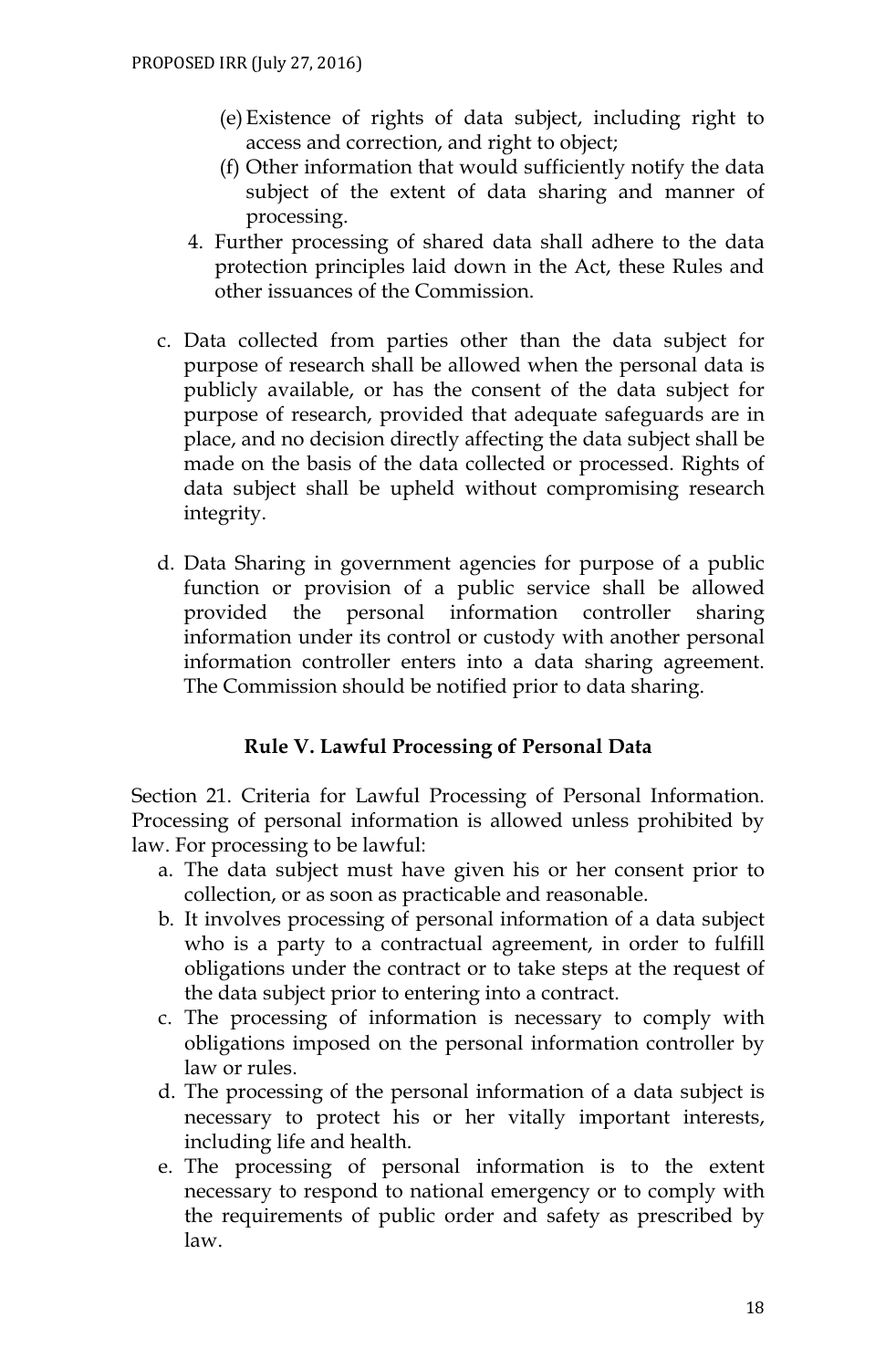- f. The processing of personal information is to the extent necessary for the performance of the constitutional or statutory mandate of a public authority.
- g. The processing must be necessary to pursue the legitimate interests pursued by the personal information controller or by a third party or parties to whom the data is disclosed, except where such interests are overridden by fundamental rights and freedoms of the data subject which require protection under the Philippine Constitution. The interest is legitimate if it relates to a compelling benefit of both the personal information controller and the public with minimal impact on the rights of data subject.

Section 22. Sensitive Personal Information and Privileged Information. The processing of sensitive personal and privileged information is prohibited. It shall be allowed only in the following cases:

- a. Consent is given pursuant to a declared, specified and legitimate purpose by data subject prior to the processing of sensitive personal information, or by parties to the exchange prior to processing of privileged information.
- b. The processing of the sensitive personal or privileged information is in accordance with existing laws and regulations that does not require consent of data subject for processing, and which guarantees the protection of the sensitive personal information and the privileged information.
- c. The processing is necessary to protect the life and health of the data subject or another person, and the data subject is not legally or physically able to express his or her consent prior to the processing.
- d. The processing is necessary to achieve the lawful and noncommercial objectives of public organizations and their associations provided that:
	- (1)Processing is confined and related to the bona fide members of these organizations or their associations;
	- (2)The sensitive personal information are not transferred to third parties; and
	- (3)Consent of the data subject was obtained prior to processing.
- e. The processing is necessary for purposes of medical treatment, is carried out by a medical practitioner or a medical treatment institution, and an adequate level of protection of personal data is ensured. The use, access to, disclosure and other processing of personal data for purposes other than for medical treatment of the data subject requires consent.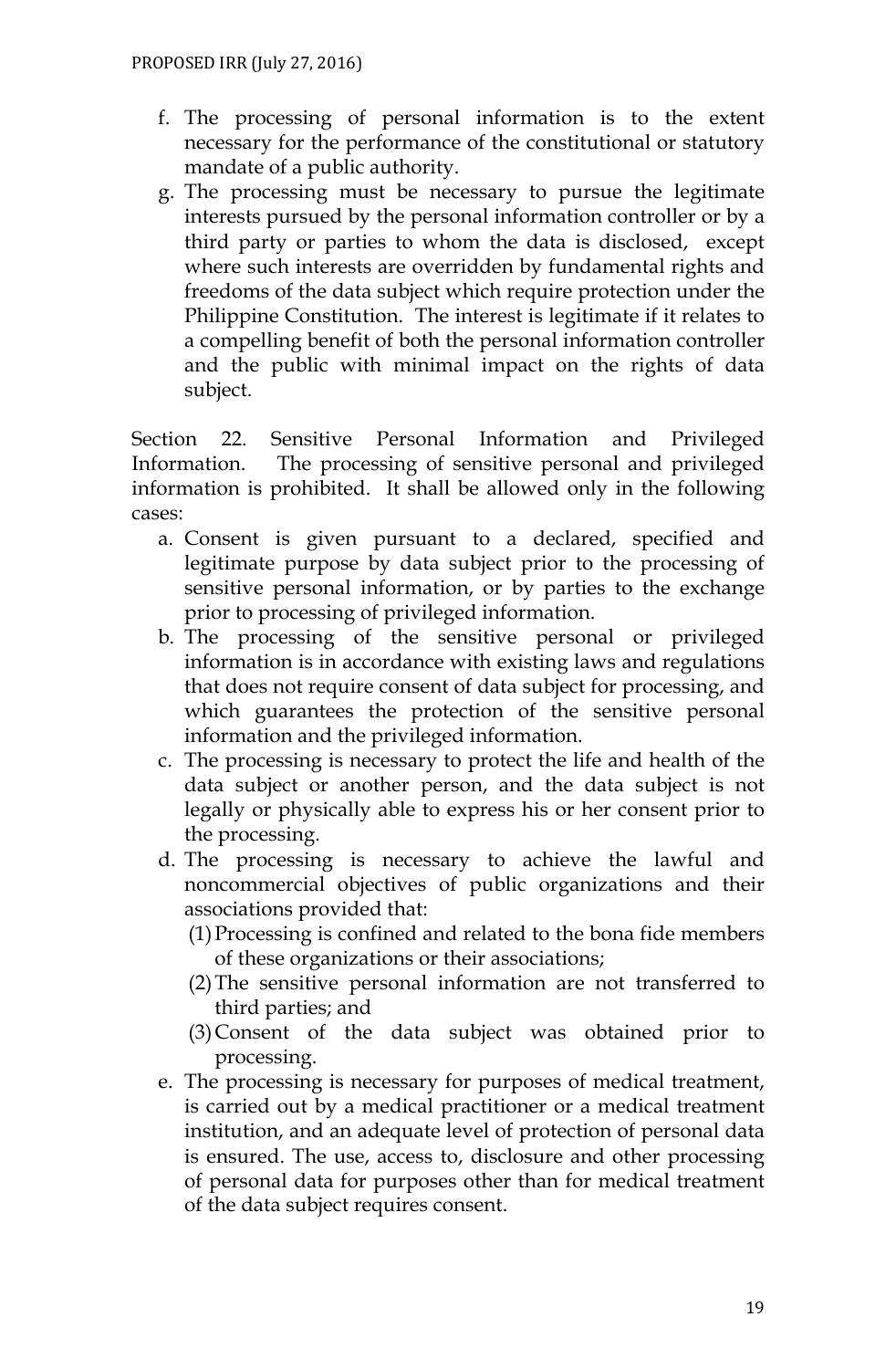f. The processing concerns such sensitive personal or privileged information as is necessary for the protection of lawful rights and interests of natural or legal persons in court proceedings, or the establishment, exercise or defense of legal claims, or when provided to government or public authority based on a specific constitutional or statutory provision.

Section 23. Extension of Privileged Communication. Personal information controllers may invoke the principle of privileged communication over privileged information that they lawfully control or process. Subject to existing laws and regulations, any evidence gathered on privileged information is inadmissible.

When the Commission inquires upon communication claimed to be privileged, the Personal Information Controller should prove the nature of the communication in an executive session. Should the communication be determined as privileged, it shall be excluded from evidence, and the contents of the communication shall not form part of the records of the case. This rule will apply unless the privileged communication is itself the subject of the breach or privacy concern, in which case the privileged communication will be subject of investigation, only to the extent necessary for purposes of investigation without including the contents of the communication in the records.

Section 24. Surveillance of Suspects and Interception of Recording of Communications. The provision of Section 7 of Republic Act No. 9372, otherwise known as the "Human Security Act of 2007", is hereby amended to include the condition that the processing of personal data for purpose of surveillance and interception of recording of communications must comply with the Data Privacy Act, including adherence to the principles of transparency, proportionality and legitimate purpose.

# **Rule VI. Security Measures for Data Protection**

Section 25. Data Privacy and Security. The personal information controller shall put in place organizational, physical and technical security measures for data protection, including policies for evaluation, monitoring and review of operations and security risks. The same obligation shall be required from personal information processors engaged by the personal information controller to process personal data on its behalf.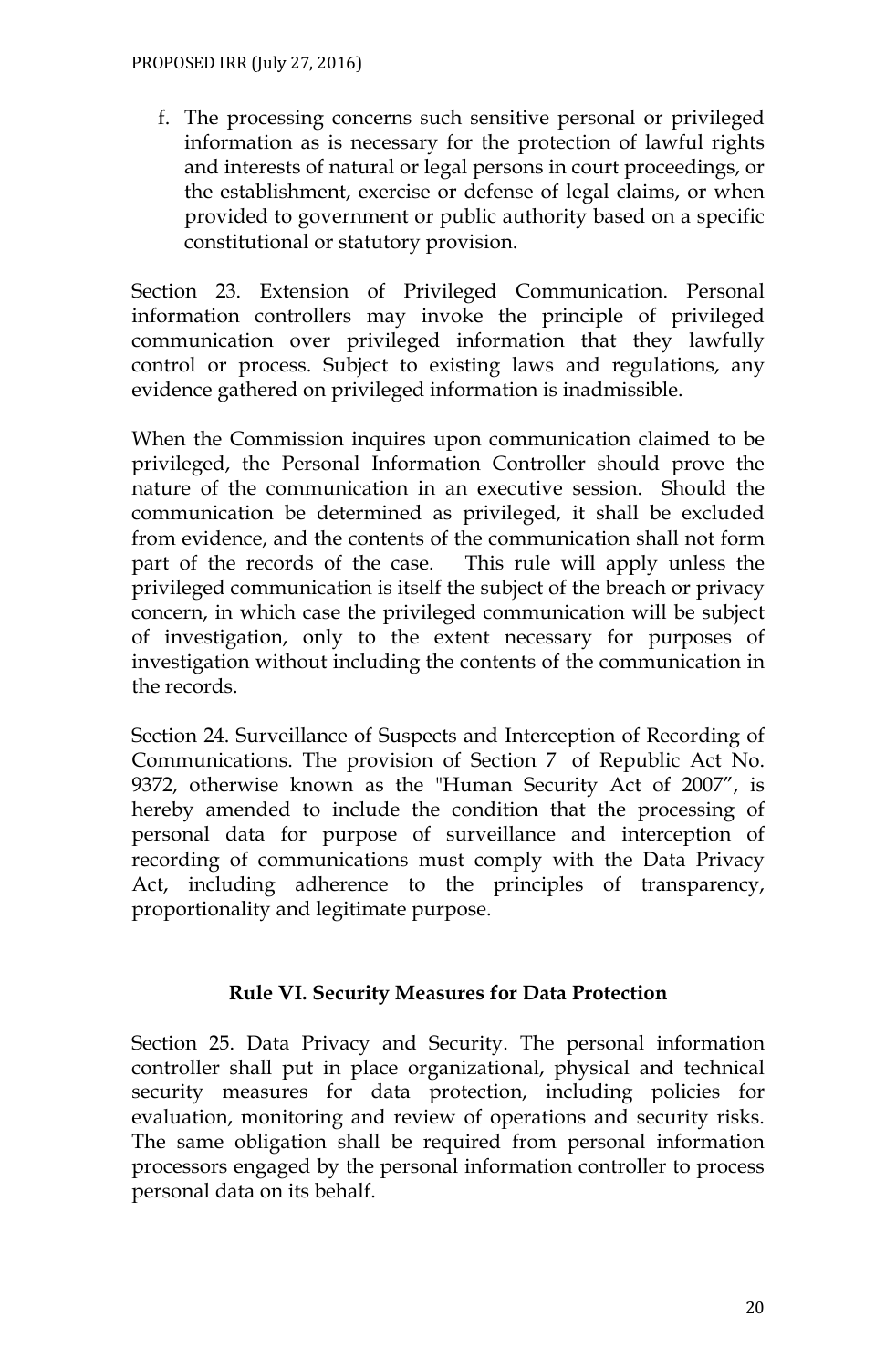These measures shall aim to maintain the availability, integrity and confidentiality of personal data, and prevent negligent, unlawful or fraudulent processing, access and other interference, use, disclosure, alteration, loss and destruction of personal data.

The guidelines in the succeeding sections shall be implemented by any natural or juridical person involved in the processing of data, which shall also be included in the privacy and security policy of the company.

Section 26. Guidelines for organizational security measures shall include:

- a. Compliance Officers. Any natural or juridical person or other body involved in the processing of personal data shall designate an individual or individuals who shall be accountable for ensuring compliance with applicable laws and regulations for protection of data privacy and security. These accountable officers may be a compliance officer, privacy officer, information officer or a data protection officer, provided that the officer or officers so designated shall manage the privacy and security aspect in the different areas of the operations, and shall plan, implement and evaluate policies and programs for data privacy and security.
- b. Accountability and Transparency. Any natural or juridical person or other body involved in the processing of personal data shall sufficiently describe its data processing system, and identify duties and responsibilities of those who will have access to personal data. The privacy policy should include:
	- 1. Information about the purpose of collection and processing of personal data, including purpose of any intended future processing, data sharing, access or disclosure;
	- 2. Information about the data flow within the organization, from the time of collection, processing, retention and disposal of personal data;
	- 3. A description of data processing system and the physical and technical security measures being implemented at every stage of processing;
	- 4. A governance and accountability structure for the processing of personal data, which shall identify the duties and responsibilities of those directly involved in the processing of personal data, including identification of the compliance officer or any other individual or individuals accountable for ensuring compliance with applicable laws and regulations for protection of data privacy and security.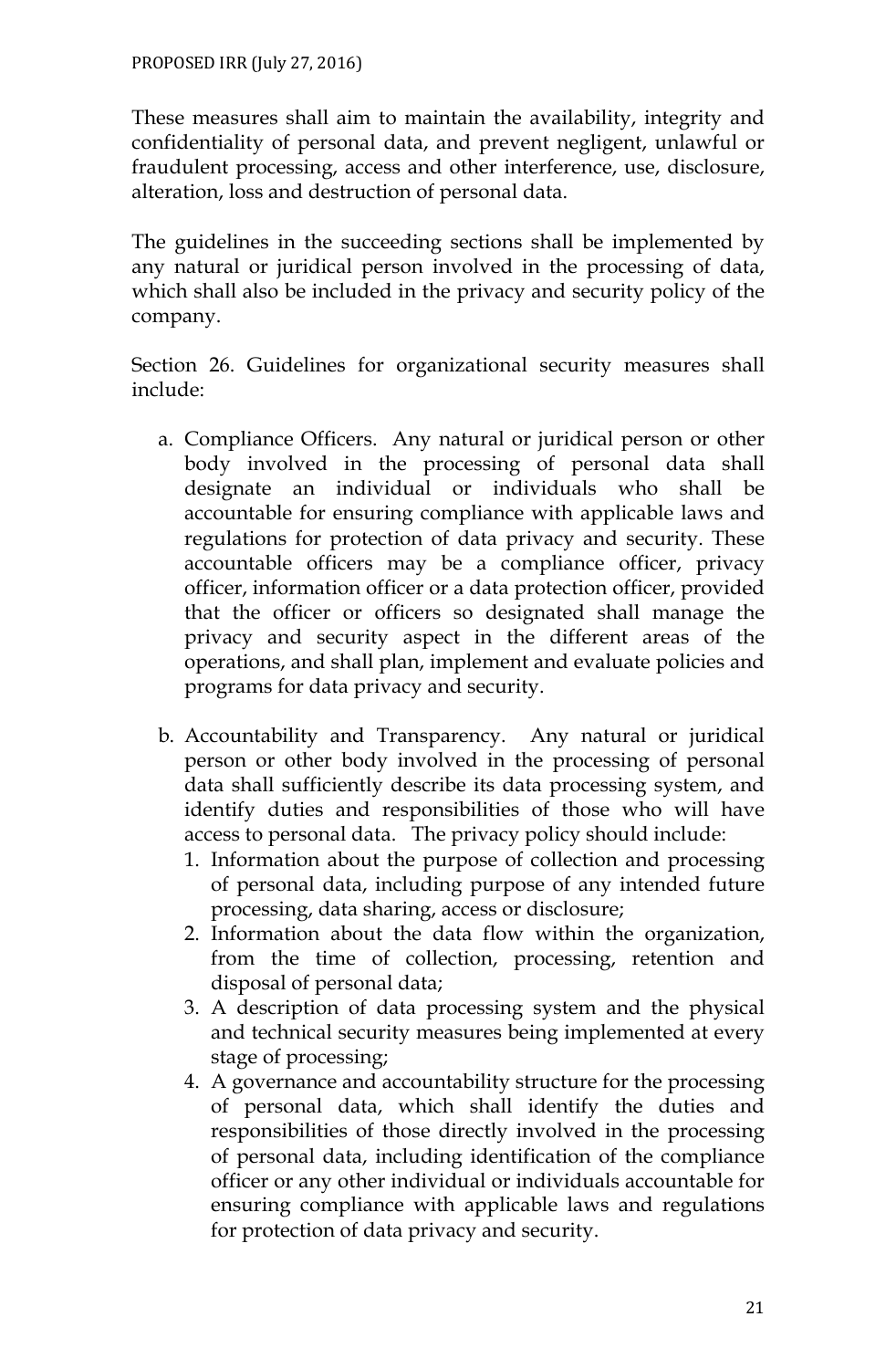- c. Management of Human Resources. Any natural or juridical person or other entity involved in the processing of personal data shall have the responsibility of selecting and supervising its employees, agents or representatives, particularly those who will have access to personal data. It shall implement:
	- 1. Procedures for hiring of employees involved in the processing of personal data, which shall include an assessment of the potential employee's capacity and competence to perform the functions of the position being applied for, which may include evaluation of other conditions that may impact the fitness of the applicant to handle and access personal data;
	- 2. Capacity building, orientation or training programs for employees regarding privacy and security policies;
	- 3. Duty of Strict confidentiality on individuals involved in the processing of personal data, which should form part of the terms of engagement or employment and which shall continue even after the individual leaves the service, transfers to another position or upon termination of employment or contractual relations;
	- 4. A formal process for ending a person's employment or a user's access so that inappropriate access to personal data does not occur;
	- 5. Procedure for incident reporting, investigations and sanctions for violation of the Act, these rules, or other company policy.
- d. Policy for Collection and Processing of Personal Data. Any natural or juridical person or other entity involved in the processing of personal data shall develop, implement and review:
	- 1. A protocol and design for collection of personal data, including procedures for obtaining consent, and other rules relating to the effective period of any consent given, when applicable;
	- 2. Policy and procedure for data subjects to exercise their rights under the Data Privacy Act, including the right of notification, access, correction, or withdrawal of any consent previously given pertaining to the processing of their personal data;
	- 3. An access management policy which shall include a process for accreditation and authentication of authorized users granted access to the system, policies to implement rolebased access controls, and maintenance of a secure user record database;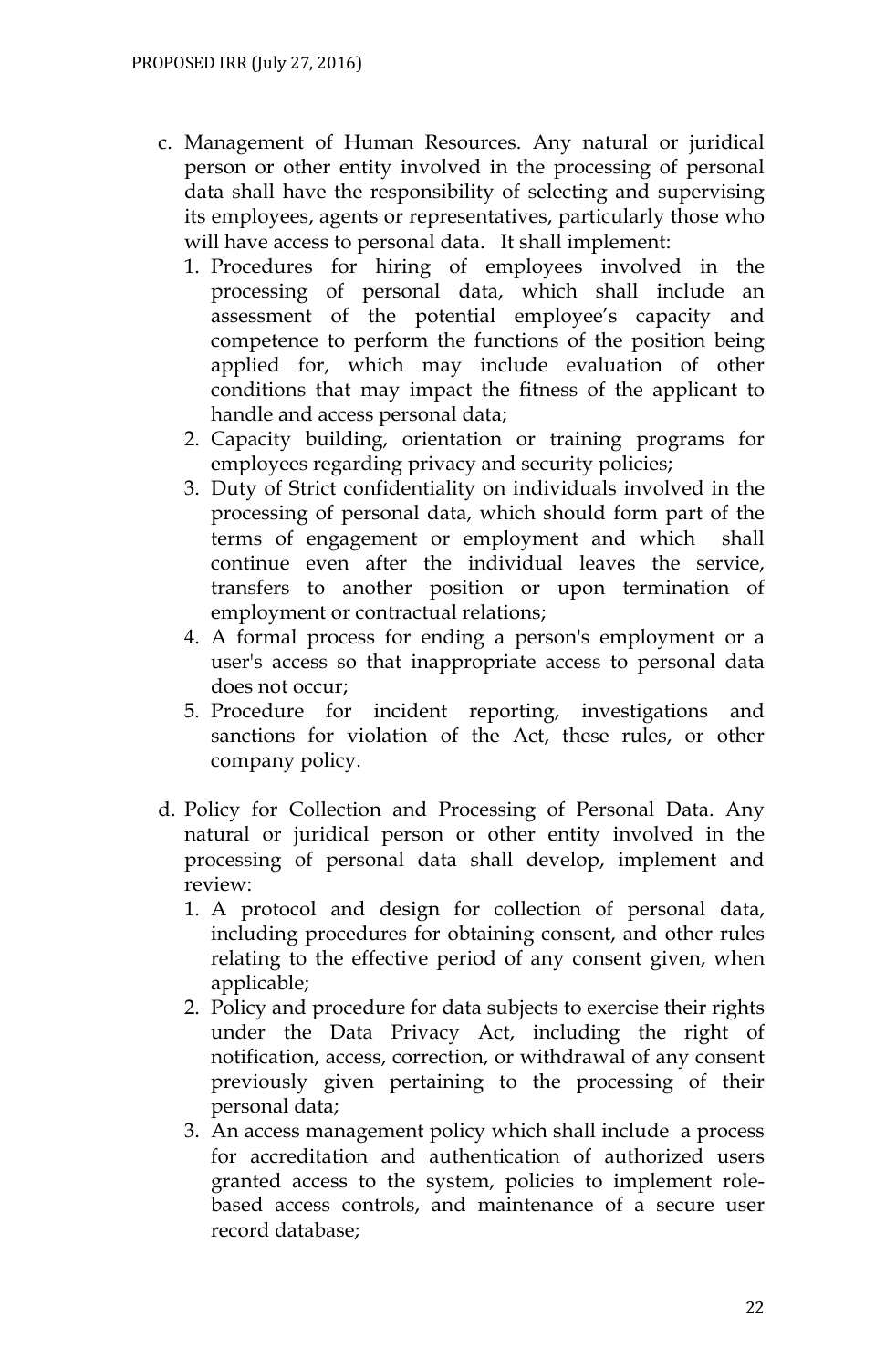- 4. Procedures to limit the processing of data, to ensure that it is only to the extent necessary to the declared and specified purpose at time of collection;
- 5. Policy and procedure to monitor the system for security breach or any other irregularity that may compromise the availability, integrity and confidentiality of the personal data, including a process for identifying and accessing reasonably foreseeable vulnerabilities in its computer networks;
- 6. A protocol to be followed in case of security incident or technical problems, including procedures for prevention, investigation, correction and mitigation of any damage that might result due to a security incident or security breach;
- 7. Data retention schedule approved by appropriate body, when applicable, including erasure or disposal of records.
- e. Contracts with processors or third parties. The personal information controller must further ensure that personal information processors or third parties processing personal data on its behalf shall implement the security measures required by the Act, these Rules and other issuances of the Commission. Contracts with an information processor or any third party shall ensure continued protection of personal data, which may include stipulations providing the minimum standards for data protection and data management, restrictions on access, use and disclosure of personal data, and provisions on damages.
- f. Review and Monitoring. Any natural or juridical person or other entity involved in the processing of personal data shall adopt a quality management program and put in place procedures for review and monitoring, including:
	- 1. Procedure for security incident reporting, including notification of the National Privacy Commission in cases of security breach;
	- 2. Procedures for implementing quality management and internal audits within the organization or agency;
	- 3. Policy for documentation, regular review, evaluation and updating of the privacy and security policies and practices.

Section 27. Guidelines for Physical security measures shall include:

a. The personal information controller shall implement policies and procedures to limit physical access to its facility and work stations, including guidelines which specify proper use of and access to workstations and electronic media.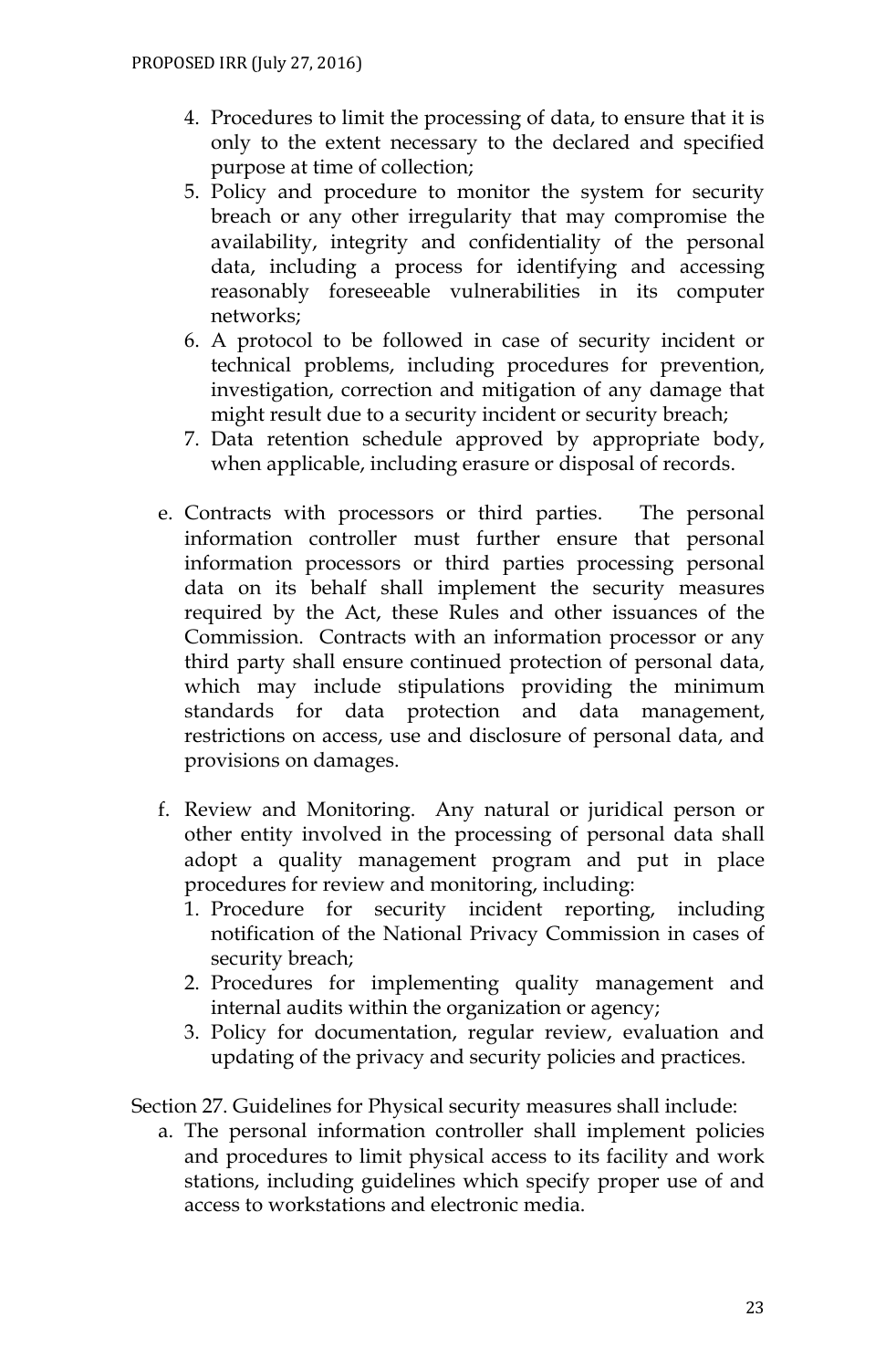- b. Design of office space and work stations, including the physical arrangement of furniture and equipment, shall provide privacy to anyone processing personal data, taking into consideration the environment and accessibility to public.
- c. Policies and procedures shall be implemented to monitor and limit activities in the room or workstation. The duties, responsibilities and schedule of individuals involved in the processing of personal data shall be clearly defined to ensure that only the individuals actually performing official duties shall be in the room or work station, at any given time.
- d. The personal information controller should implement policies and procedures regarding the transfer, removal, disposal, and re-use of electronic media, to ensure appropriate protection of personal data.
- e. Policies and procedures to prevent mechanical destruction of files and equipment shall be in place. The room and workstation shall in so far as may be practical be secured against natural disasters, power disturbances, external access and other similar threats.

Section 28. Guidelines for Technical security measures shall include:

- a. Personal information controllers shall have in place technical and logical security measures for data protection, intended to safeguard the availability, integrity and confidentiality of personal data.
- b. Personal data in a computer network should be protected against risks such as accidental, unlawful or unauthorized usage, any interference which will affect data integrity or hinder functioning or availability of system, and unauthorized access transmitted over an electronic network. Regular assessment for vulnerabilities in its computer systems should be conducted.
- c. Hardware, software, and procedural mechanisms to record and examine access and other activity in information systems containing personal data, including the monitoring and tracking of any alterations, deletions or additions made to records shall be implemented.
- d. Technical Security measures such as data encryption, during storage and while in transit, authentication process, and other measures to control and limit access to electronic data should be in place.

Section 29. Appropriate Level of Security. The Commission shall monitor compliance of natural or juridical person or other body involved in the processing of personal data on their security measures based on the guidelines provided in these Rules and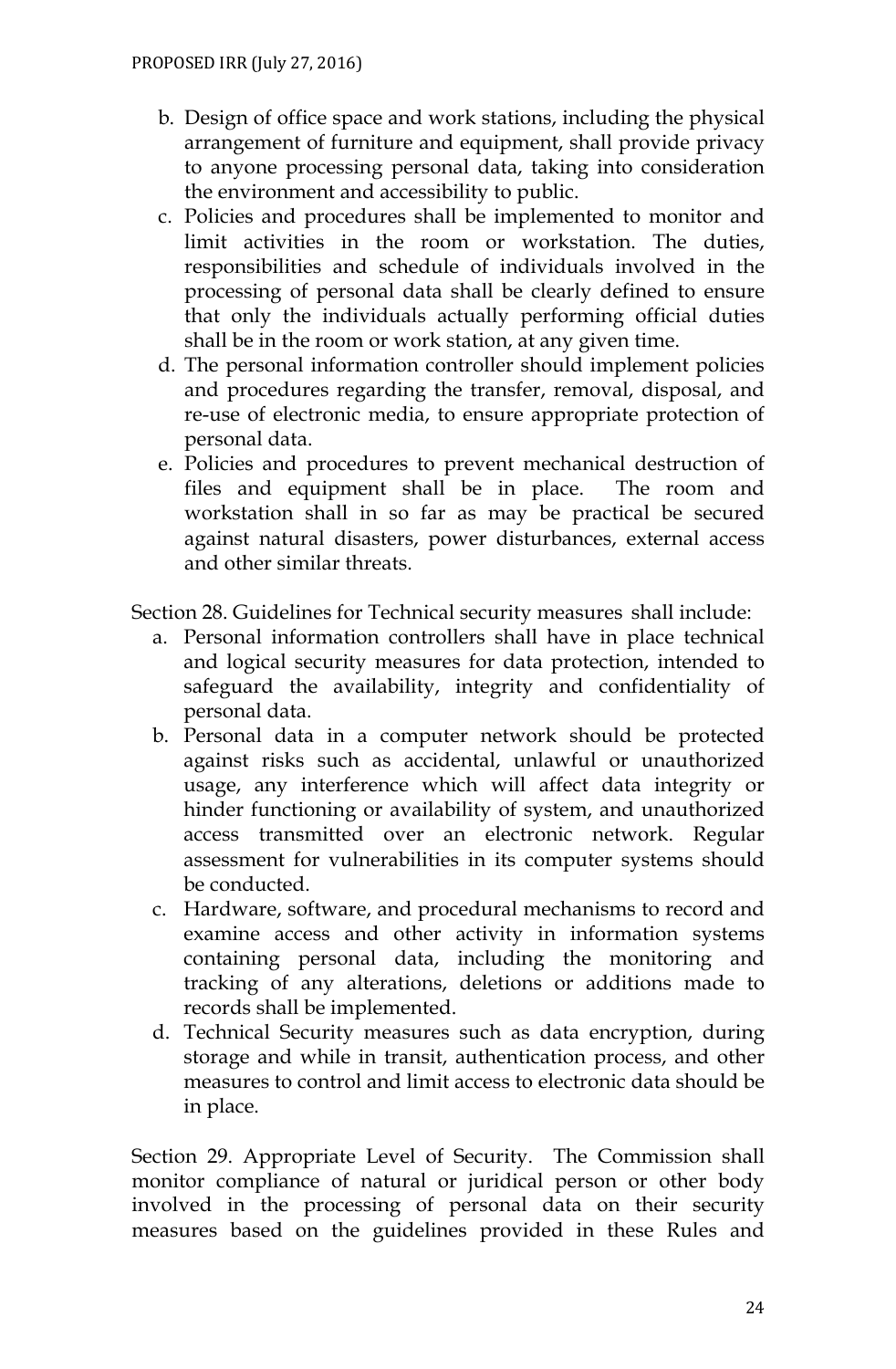subsequent issuances of the Commission. The determination of the appropriate level of security measures must take into account the nature of the personal information to be protected, the risks represented by the processing, the size of the organization and complexity of its operations, current data privacy best practices and the cost of security implementation. The security measures provided herein shall be subject to regular review and evaluation, and shall be updated by the Commission in separate issuances, as may be necessary, taking into account the most appropriate standard recognized by the information and communications technology industry and data privacy best practices.

#### **Rule VII. Data Privacy and Security in Government.**

Section 30. Responsibility of Heads of Agencies. All sensitive personal information maintained by the government, its agencies and instrumentalities shall be secured, as far as practicable, with the use of the most appropriate standard recognized by the information and communications technology industry, subject to these Rules and other issuances of the Commission. The head of each government agency or instrumentality shall be responsible for complying with the security requirements mentioned herein. The Commission shall monitor agency compliance and may recommend the necessary action in order to satisfy the minimum standards.

Section 31. Requirements Relating to Access by Agency Personnel to Sensitive Personal Information.

- a. On-site and Online Access.
	- 1. No employee of the government shall have access to sensitive personal information on government property or through online facilities unless the employee has received a security clearance from the head of the source agency. The source agency is the agency who originally collected the personal data.
	- 2. A source agency shall strictly regulate access to sensitive personal data under its custody or control, particularly when it allows online access, and shall grant a security clearance only when the performance of official functions or provision of a public service directly depends on and can not otherwise be performed unless online access is allowed to the agency personnel.
	- 3. Online access to sensitive personal information shall be allowed, upon approval of the head of the source agency, subject to the following: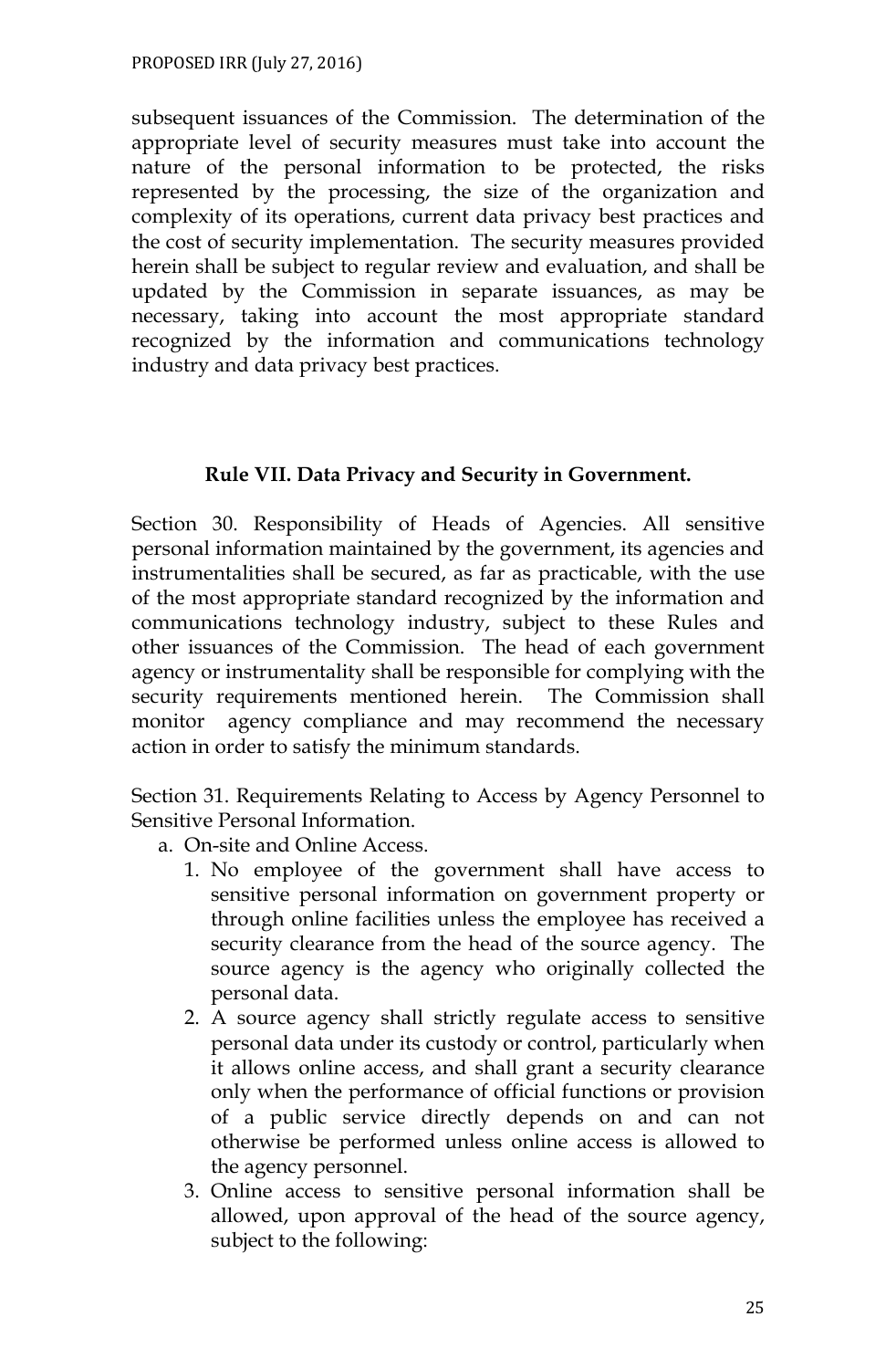- (a)An information technology governance framework has been designed and implemented.
- (b)Sufficient organizational, physical and technical security measures are in place.
- (c) The agency is capable of protecting sensitive personal information in accordance with best data privacy practices and standards recognized by information and communication technology industry.
- (d)The agency personnel given online access has a security clearance which provides access limited only to that information needed for the performance of official functions.
- b. Off-site access.
	- 1. Sensitive personal information maintained by an agency may not be transported or accessed from a location off government property whether by its agent or employee unless the head of agency has ensured implementation of privacy policies and appropriate security measures. A request for such transportation or access is submitted to and approved by the head of the agency, which must include proper accountability structures in the processing of data.
	- 2. The head of agency shall approve requests for off-site access in accordance with the following guidelines:
		- (a) Deadline for Approval or Disapproval In the case of any request submitted to the head of an agency, such head of the agency shall approve or disapprove the request within two (2) business days after the date of submission of the request. In case there is no action by the head of the agency, then such request is considered disapproved;
		- (b) Limitation to One thousand (1,000) Records If a request is approved, the head of the agency shall limit the access to not more than one thousand (1,000) records at a time, subject to the succeeding paragraph. Exceptions to this limitation may be approved by the head of source agency if necessary to a public function or provision of public service subject to the same conditions for approving online access.
	- 3. Encryption. Any technology used to store, transport or access sensitive personal information for purposes of off-site access approved under this subsection shall be secured by the use of the most secure encryption standard recognized by the Commission.

Section 32. Implementation of Security Requirements. Notwithstanding the effective date of these Rules, the requirements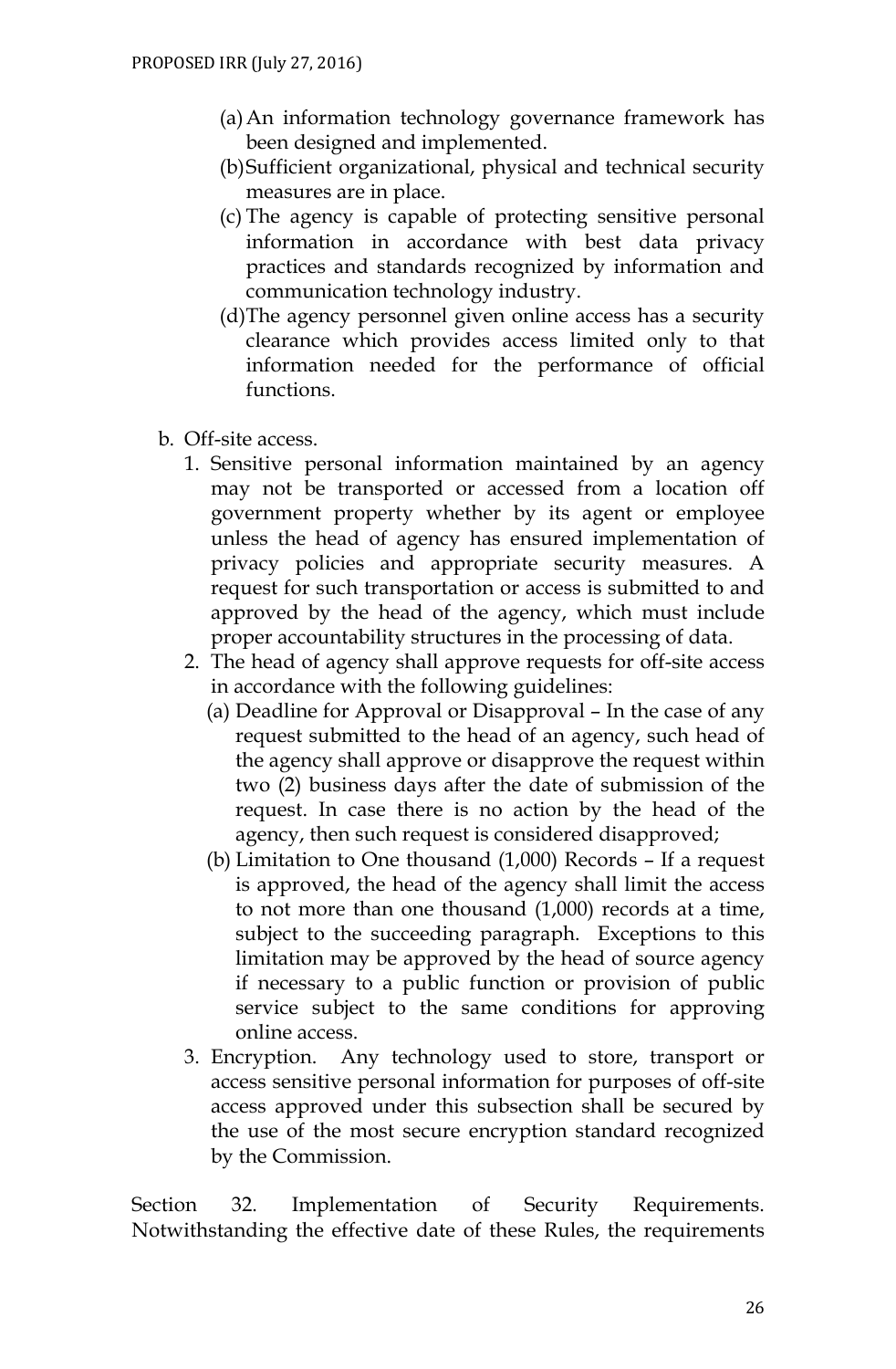in the preceding paragraphs shall be implemented before any off-site or online access request is approved. The Commission shall be notified of any data sharing agreement between a source agency and another government agency.

Section 33. Applicability to Government Contractors. In entering into any contract that may involve accessing or requiring sensitive personal information from one thousand (1,000) or more individuals, an agency shall require a contractor and its employees to register their personal data processing system with the Commission in accordance with this Act and to comply with the other provisions of this Act including the immediately preceding sections, in the same manner as agencies and government employees comply with such requirements.

# **Rule VIII. Rights of Data Subject**

Section 34. Rights of the Data Subject. The data subject is entitled to the following rights:

- a. Right to be informed.
	- 1. The data subject has a right to know whether personal data pertaining to him or her shall be, are being or have been processed, and whether the processing is partly or wholly automatic. In cases where the collection of data shall be done over a period of time, including automatic collection of categories of data, the data subject must be notified in clear and simple language of this fact, and his or her express consent must be obtained prior to the processing.
	- 2. The data subject shall be notified and furnished the information indicated hereunder before the entry of his or her personal data into the processing system of the personal information controller, or at the next practical opportunity:
		- (a)Description of the personal data to be entered into the system;
		- (b)Purposes for which they are being or are to be processed, including processing for direct marketing or historical, statistical or scientific purpose;
		- (c) Scope and method of the personal data processing;
		- (d)The recipients or classes of recipients to whom they are or may be disclosed;
		- (e)Methods utilized for automated access, if the same is allowed by the data subject, and the extent to which such access is authorized;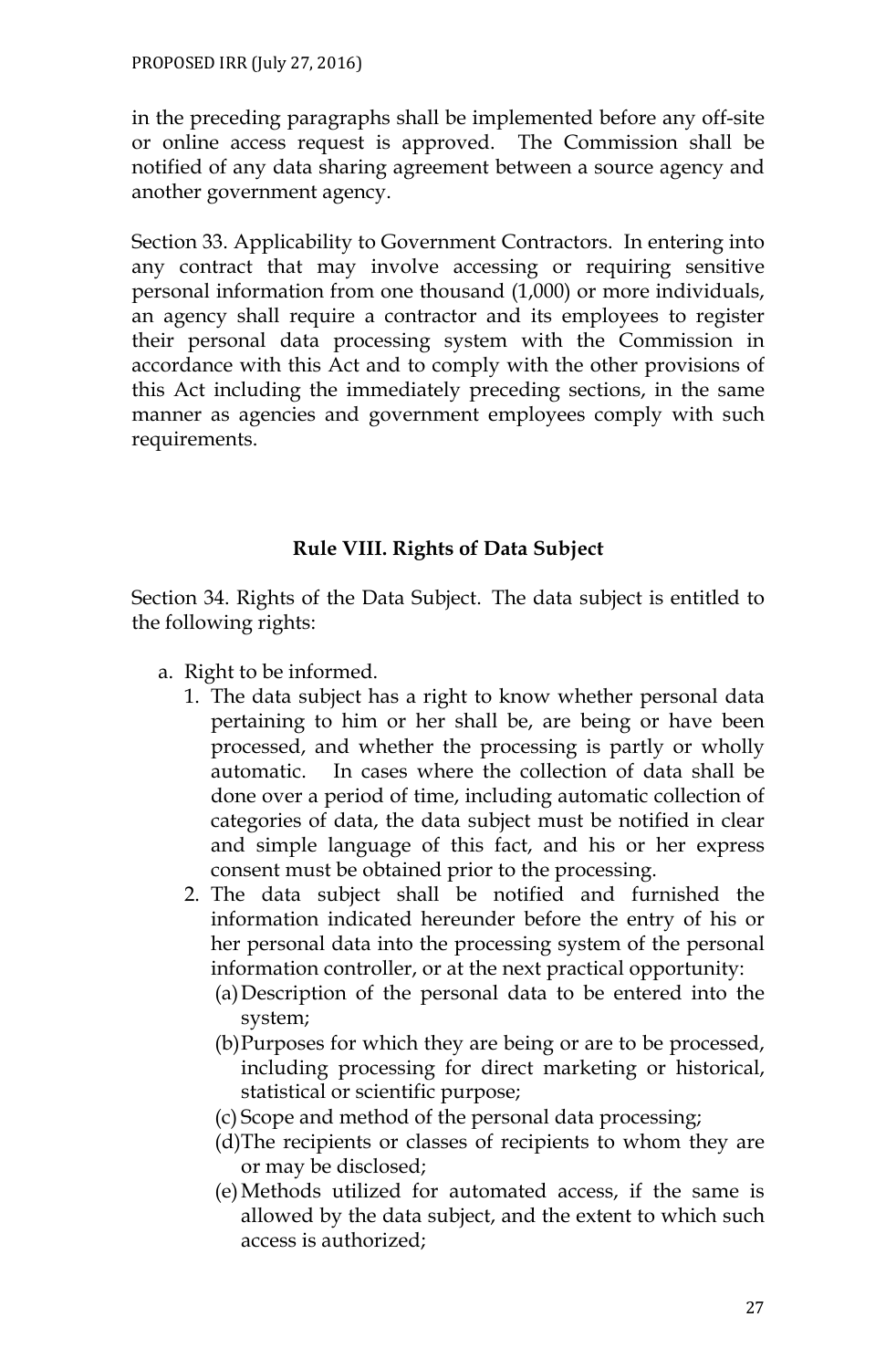- (f) The identity and contact details of the personal data controller or its representative;
- (g)The period for which the information will be stored; and
- (h)The existence of their rights including the right to access, correction, and object to the processing, as well as the right to lodge a complaint before the Commission.
- b. Right to object. The data subject shall be notified and given an opportunity to object or withhold consent to processing in case of changes or any amendment to the information supplied or declared to the data subject in the preceding paragraph, unless the change refers to processing of personal data in the following cases:
	- 1. The personal data is needed pursuant to a subpoena;
	- 2. When the collection and processing are for obvious purposes, including when it is necessary for the performance of or in relation to a contract or service to which the data subject is a party, or when necessary or desirable in the context of an employer-employee relationship between the collector and the data subject; or
	- 3. When the information is being collected and processed as a result of a legal obligation.
- c. Right to Access. The data subject has the right to reasonable access to, upon demand, of the following:
	- 1. Contents of his or her personal data that were processed;
	- 2. Sources from which personal data were obtained;
	- 3. Names and addresses of recipients of the personal data;
	- 4. Manner by which such data were processed;
	- 5. Reasons for the disclosure of the personal data to recipients;
	- 6. Information on automated processes where the data will or likely to be made as the sole basis for any decision significantly affecting or will affect the data subject;
	- 7. Date when his or her personal data concerning the data subject were last accessed and modified; and
	- 8. The designation, or name or identity and address of the personal information controller.
- d. Right to correct. The data subject has the right to dispute the inaccuracy or error in the personal data and have the personal information controller correct it immediately and accordingly, unless the request is vexatious or otherwise unreasonable. If the personal data have been corrected, the personal information controller shall ensure the accessibility of both the new and the retracted information and the simultaneous receipt of the new and the retracted information by recipients thereof: Provided,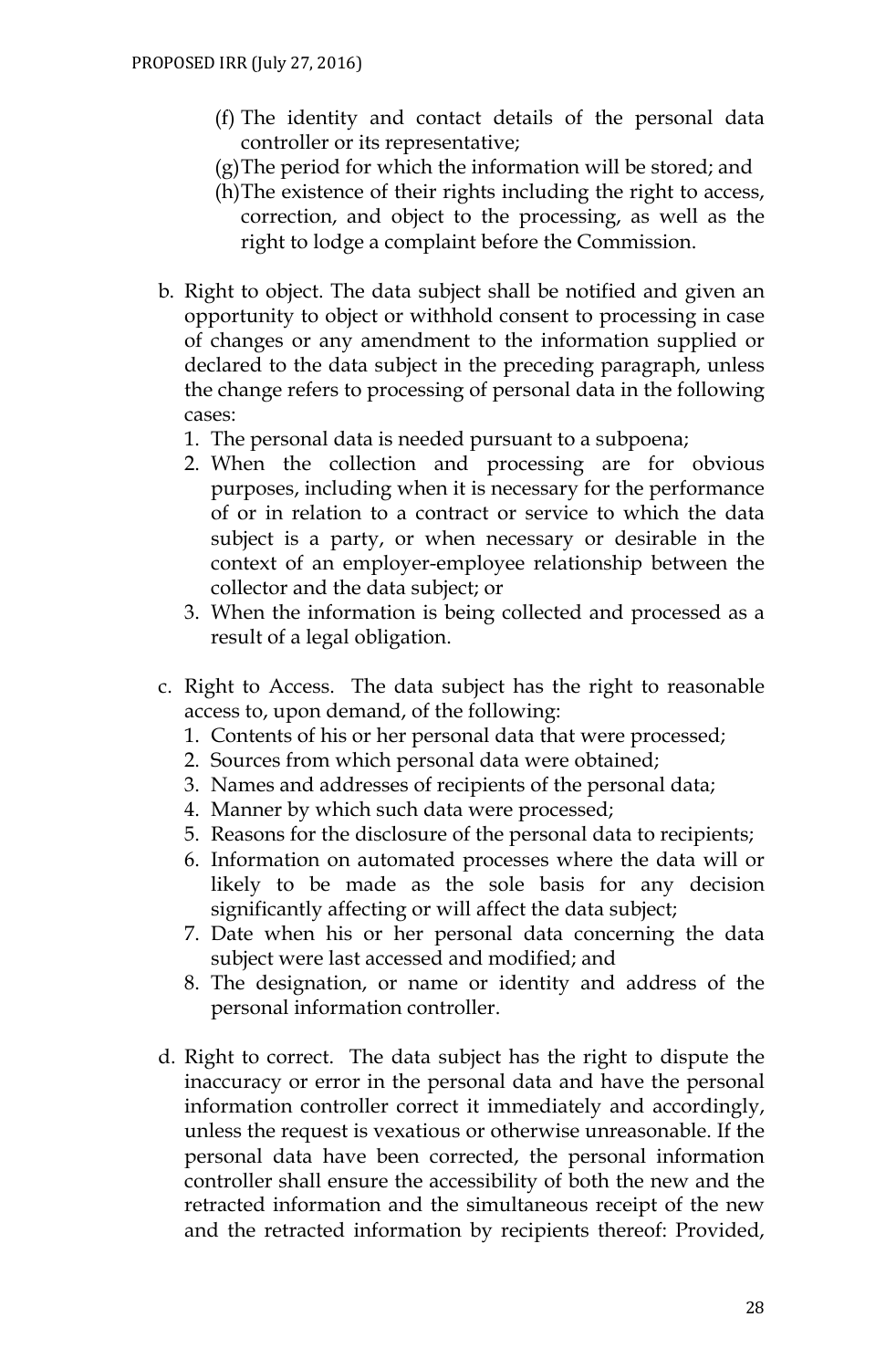That the third parties who have previously received such processed personal data shall be informed of its inaccuracy and its rectification upon reasonable request of the data subject.

- e. Right to Rectification, Erasure or Blocking. The data subject shall have the right to suspend, withdraw or order the blocking, removal or destruction of his or her personal data from the personal information controller's filing system.
	- 1. This right may be exercised upon discovery and substantial proof that:
		- (a) The personal data is incomplete, outdated, false, or unlawfully obtained;
		- (b)The personal data is being used for purpose not authorized by the data subject;
		- (c) The personal data is no longer necessary for the purposes for which they were collected;
		- (d)The personal data concerns private information that is prejudicial to data subject unless matter of public concern, part of fair and true reporting or otherwise justified; or
		- (e) The personal information controller or processor violated the rights of the data subject.
	- 2. The data subject may request the personal information controller to notify third parties who have previously received such processed personal data.
- f. Right to damages. The data subject shall be indemnified for any damages sustained due to such inaccurate, incomplete, outdated, false, unlawfully obtained or unauthorized use of personal data or any injury that may have been incurred due to a violation of his or her rights and freedoms as data subject.

Section 35. Transmissibility of Rights of the Data Subject. The lawful heirs and assigns of the data subject may invoke the rights of the data subject for which he or she is an heir or assignee at any time after the death of the data subject or when the data subject is incapacitated or incapable of exercising the rights as enumerated in the immediately preceding section.

Section 36. Right to Data Portability. The data subject shall have the right, where personal data is processed by electronic means and in a structured and commonly used format, to obtain from the personal information controller a copy of data undergoing processing in an electronic or structured format, which is commonly used and allows for further use by the data subject. The exercise of this right shall primarily take into account the right of data subject to have greater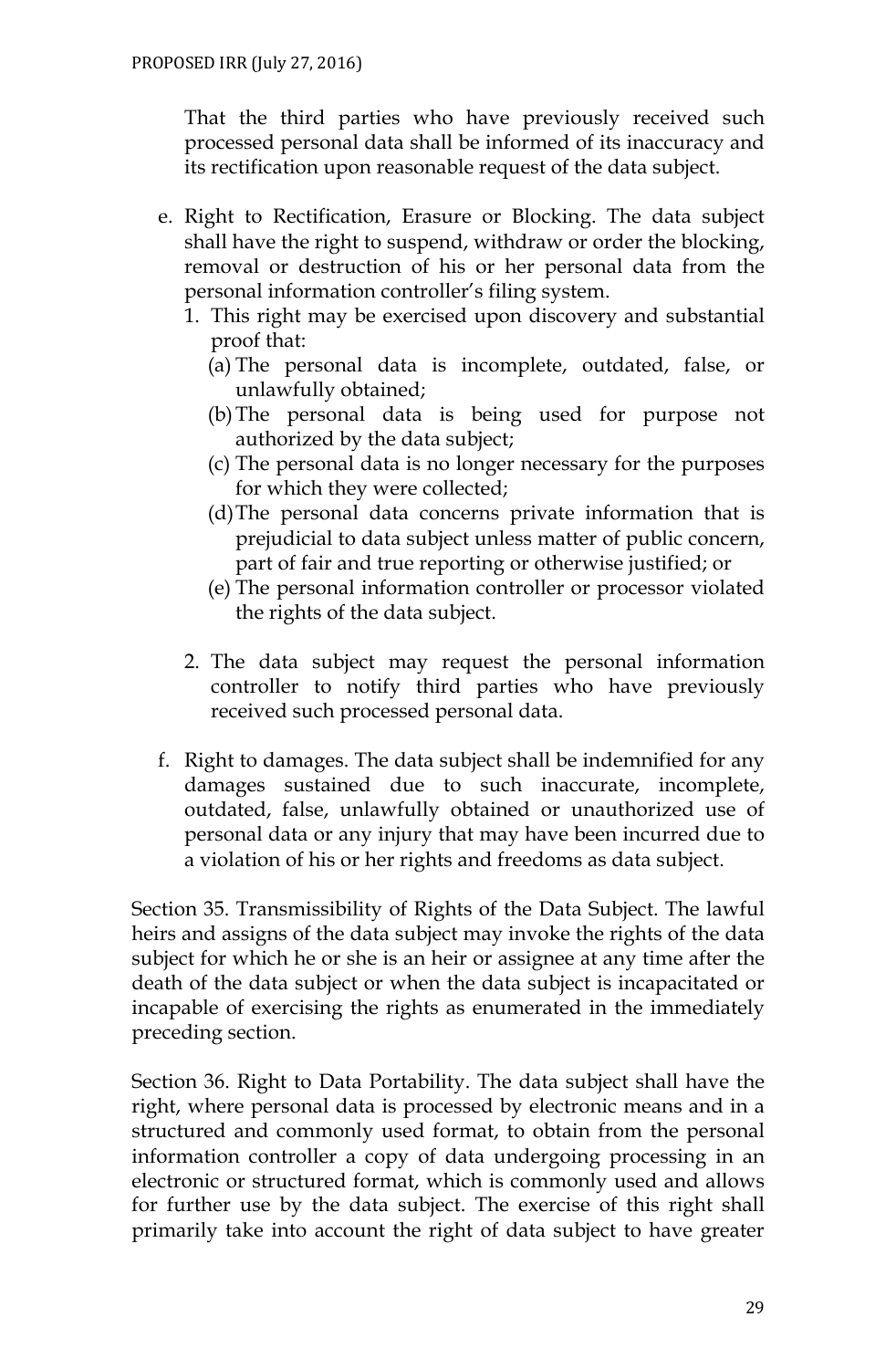control over personal data being processed for commercial purpose, without compromising national security matters and intelligence information, trade or industrial secrets, integrity of research, and other matters which are deemed confidential under the law. The Commission may specify the electronic format referred to above, as well as the technical standards, modalities, procedures and other rules for their transfer.

Section 37. Limitation on Rights. The immediately preceding sections on the transmissibility of the rights of data subjects and the right to data portability shall not be applicable if the processed personal data are used only for the needs of scientific and statistical research and, on the basis of such, no activities are carried out and no decisions are taken regarding the data subject: Provided, that the personal data shall be held under strict confidentiality and shall be used only for the declared purpose. Likewise, the said sections are not applicable to processing of personal data gathered for the purpose of investigations in relation to any criminal, administrative or tax liabilities of a data subject. The data subject shall exercise his or her rights in a manner that would not compromise the investigation or research integrity.

## **Rule IX. Data Breach Notification.**

Section 38. Data Breach Notification.

- a. The Commission and affected data subjects shall be notified by the personal information controller within 72 hours upon knowledge of or reasonable belief by the personal information controller or personal information processor that a security breach requiring notification has occurred.
- b. Notification of security breach shall be required when sensitive personal information or other information that may, under the circumstances, be used to enable identity fraud are reasonably believed to have been acquired by an unauthorized person, and the personal information controller or the Commission believes that such unauthorized acquisition is likely to give rise to a real risk of serious harm to any affected data subject.
- c. Depending on the nature of the incident, or if there is delay or failure to notify, the Commission may investigate the circumstances surrounding the information security breach. Investigations may include on-site examination of systems and procedures.

Section 39. Contents of Notification. The notification shall at least describe the nature of the breach, the sensitive personal information possibly involved, and the measures taken by the entity to address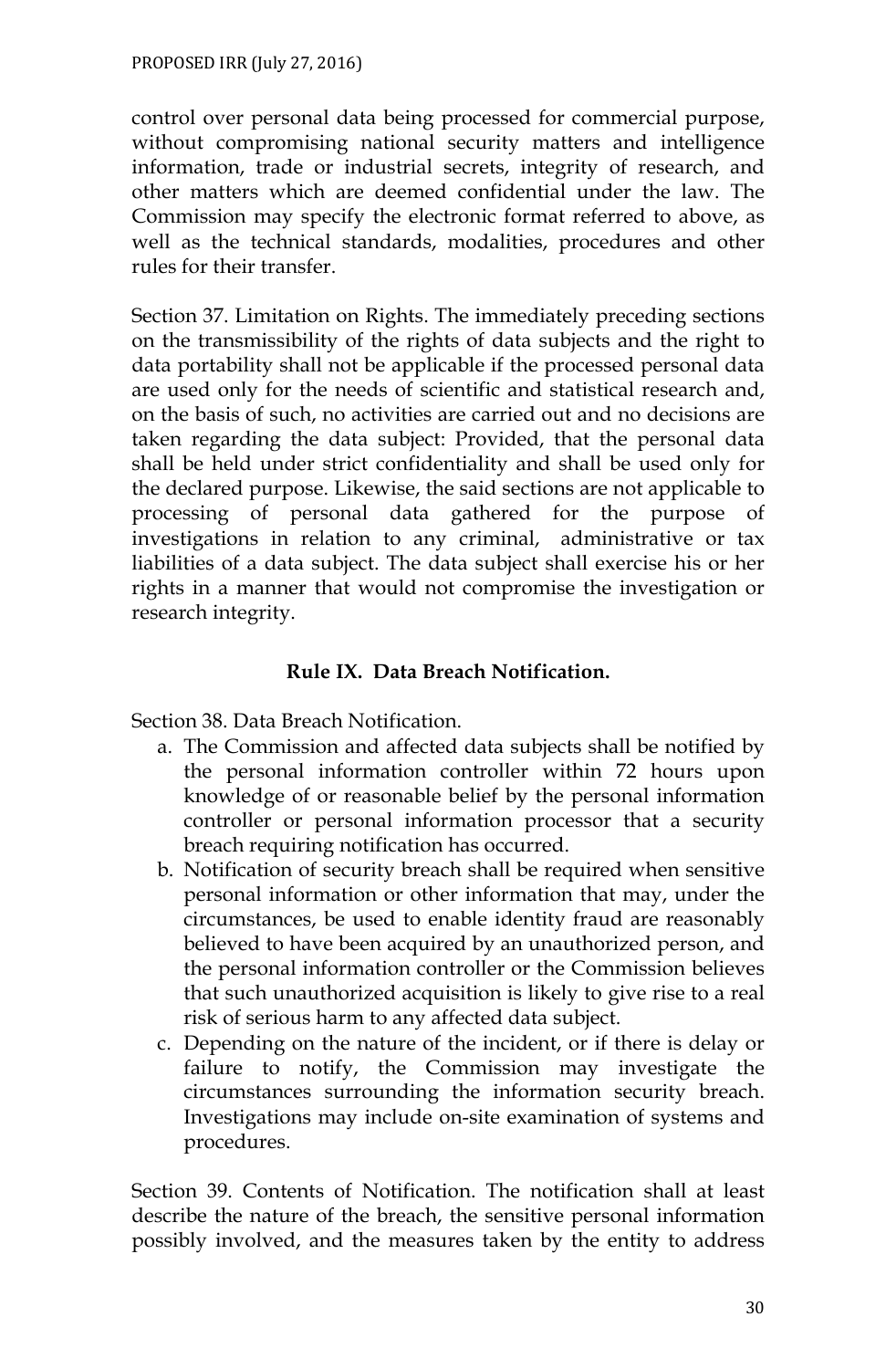the breach. The notification to the data subject should also include measures taken to reduce negative consequence, the authorities or contact details where the data subject can obtain additional information about the breach, and any assistance to be provided the affected data subjects.

Section 40. Delay of Notification. Notification may be delayed only to the extent necessary to determine the scope of the breach, to prevent further disclosures, or to restore reasonable integrity to the information and communications system.

- a. In evaluating if notification is unwarranted, the Commission may take into account compliance by the personal information controller with this section and existence of good faith in the acquisition of personal data.
- b. The Commission may exempt a personal information controller from notification where, in its reasonable judgment, such notification would not be in the public interest or in the interests of the affected data subjects.
- c. The Commission may authorize postponement of notification where it may hinder the progress of a criminal investigation related to a serious breach.

Section 41. Breach Report.

- a. The personal information controller shall notify the Commission by submitting a report, whether written or electronic, containing the required contents of notification. The personal information controller shall also include in the report the name of a designated representative and his or her contact information. In case of submission by electronic mail, the personal information controller shall ensure secure transmission.
- b. All security incident or security breach shall be documented even if not covered by the notification requirements. For security breach, these should include the facts surrounding the incidents, effects and the remedial actions taken. For other security incidents, aggregated data shall constitute sufficient compliance. These reports shall be made available upon demand. An electronic summary shall be submitted to the Commission annually.

Section 42. Procedure for Notification. The Procedure for security breach notification shall be in accordance with the Act and these Rules, and any other issuance of the Commission.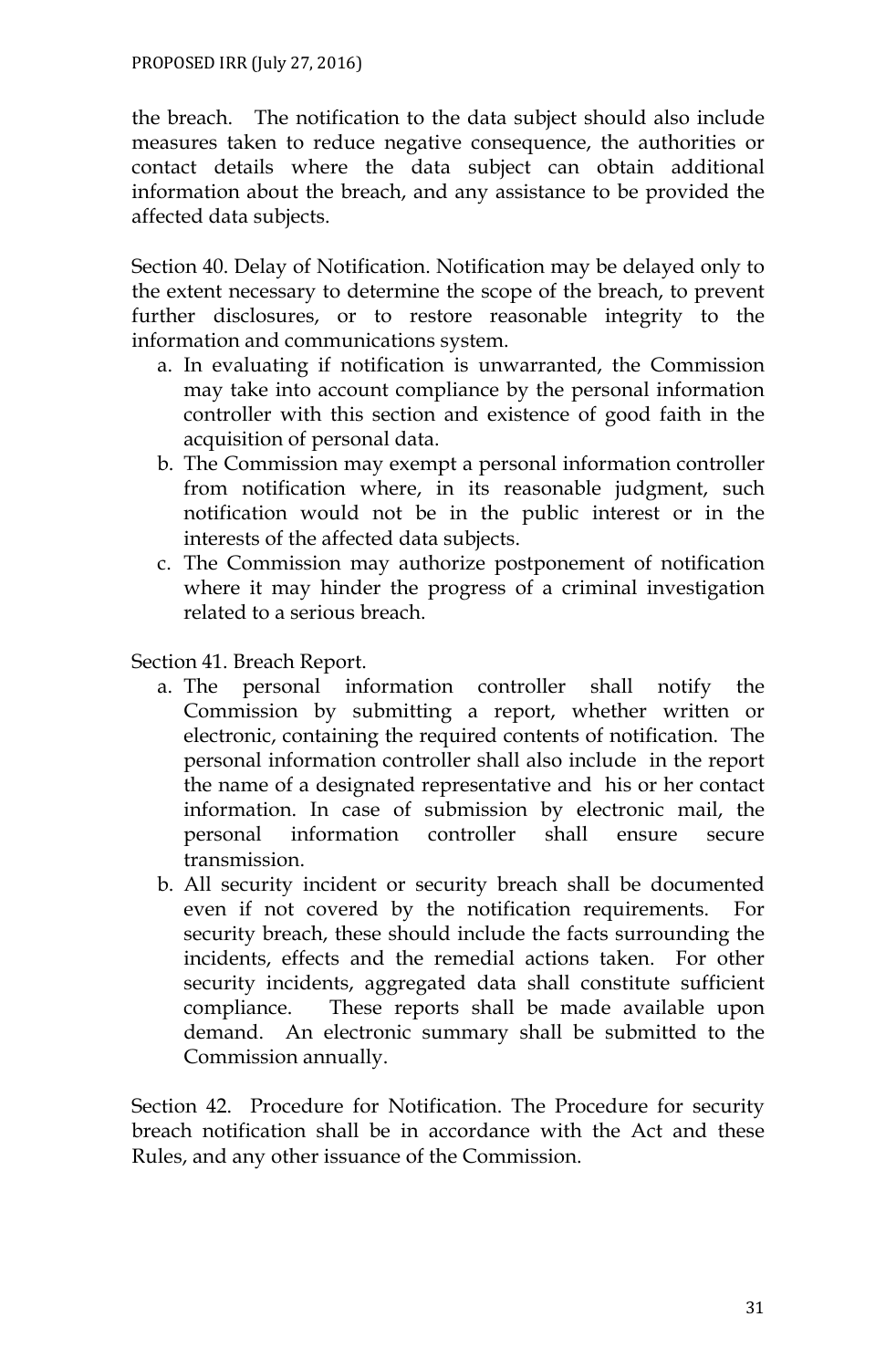### **Rule X. Outsourcing and Subcontracting Agreements.**

Section 43. Subcontract of Personal Data. A personal information controller may subcontract the processing of personal data, provided that the personal information controller shall use contractual or other reasonable means to ensure that proper safeguards are in place to ensure the confidentiality of the personal data processed, prevent its use for unauthorized purposes, and generally, comply with the requirements of the Act and other applicable laws, these Rules and other issuances for processing of personal data.

Section 44. Agreements for Outsourcing. Agreements for outsourcing or subcontracting shall include the following:

- a. Subject and duration of work;
- b. The extent, type and purpose of data processing;
- c. Organization, Physical and Technical measures to be taken;
- d. The rectification, erasure and blocking of data;
- e. The personal information processor's obligations, particularly with regard to monitoring;
- f. Rights regarding subcontracting;
- g. The personal information controller's monitoring rights;
- h. The subcontractor's notification obligations, including notification of the personal information controller in case of security breach;
- i. The extent of the controller's authority to issue instructions to the processor;
- j. The return and/or erasure of data by the processor at the conclusion of the work;
- k. The geographic location/s at which the processing under the subcontracting agreement will be performed.

Section 45. Duty of personal information processor. The personal information processor shall comply with all the requirements of this Act and other applicable laws, in addition to obligations provided in the agreement with a personal information controller. These shall include the duty to put in place adequate safeguards for data privacy and security, to comply with standards for organizational, physical and technical security measures, and to uphold the rights of data subjects.

# **Rule XI. Registration and Compliance Requirements**

Section 46. Enforcement of the Data Privacy Act. Pursuant to the mandate of the Commission to administer and implement the Act, and to ensure compliance of personal information controllers with its obligations under the law, the Commission requires: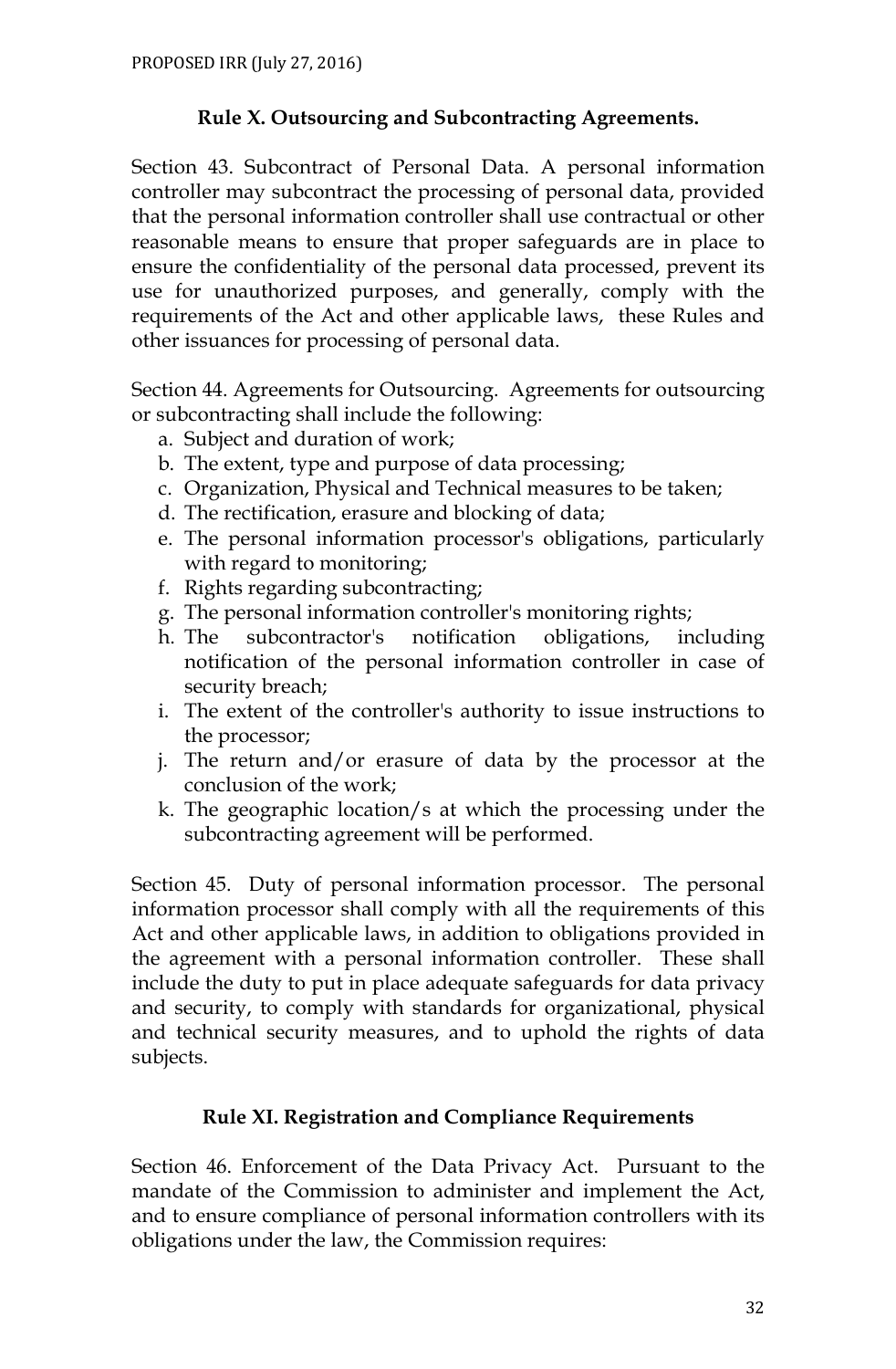- a. Registration of personal data processing systems operating in the country, including the personal data processing system of contractors and its employees entering into contracts with government that involves accessing or requiring sensitive personal information from one thousand (1,000) or more individuals;
- b. Notification of the Commission prior to data sharing if the personal data to be shared is under control or custody of the government;
- c. Annual report on documented security incidents; and
- d. Compliance with other requirements that may be provided in other issuances of the Commission.

Section 47. Registration of Personal Data Processing Systems. Personal information controller and personal information processors shall register with the Commission their processing operations and data processing systems when processing of personal data involves one thousand (1,000) or more individuals.

- a. The contents of registration shall include:
	- 1. The name and address of the controller or processor, and of his representative, if any, including their contact details;
	- 2. The purpose or purposes of the processing, and whether processing is being done under an outsourcing or subconracting agreement;
	- 3. A description of the category or categories of data subject and of the data or categories of data relating to them;
	- 4. The recipients or categories of recipient to whom the data might be disclosed;
	- 5. Proposed transfers of data outside the Philippines;
	- 6. A general description of privacy and security measures for data protection;
	- 7. Name/address/contact details of the compliance or accountable officer, which shall immediately be updated in case of changes.
	- 8. Description of the information and communications system;
	- 9. Copy of all policies relating to data governance, data privacy, and information security; and
	- 10.Attestation to all certifications attained that are related to information and communications processing.
- b. In case of complaints or violations of the Act or these Rules, the failure to register shall be taken into consideration in imposing the fine or penalty.
- c. The procedure for registration shall be in accordance with these Rules and the issuances of the Commission.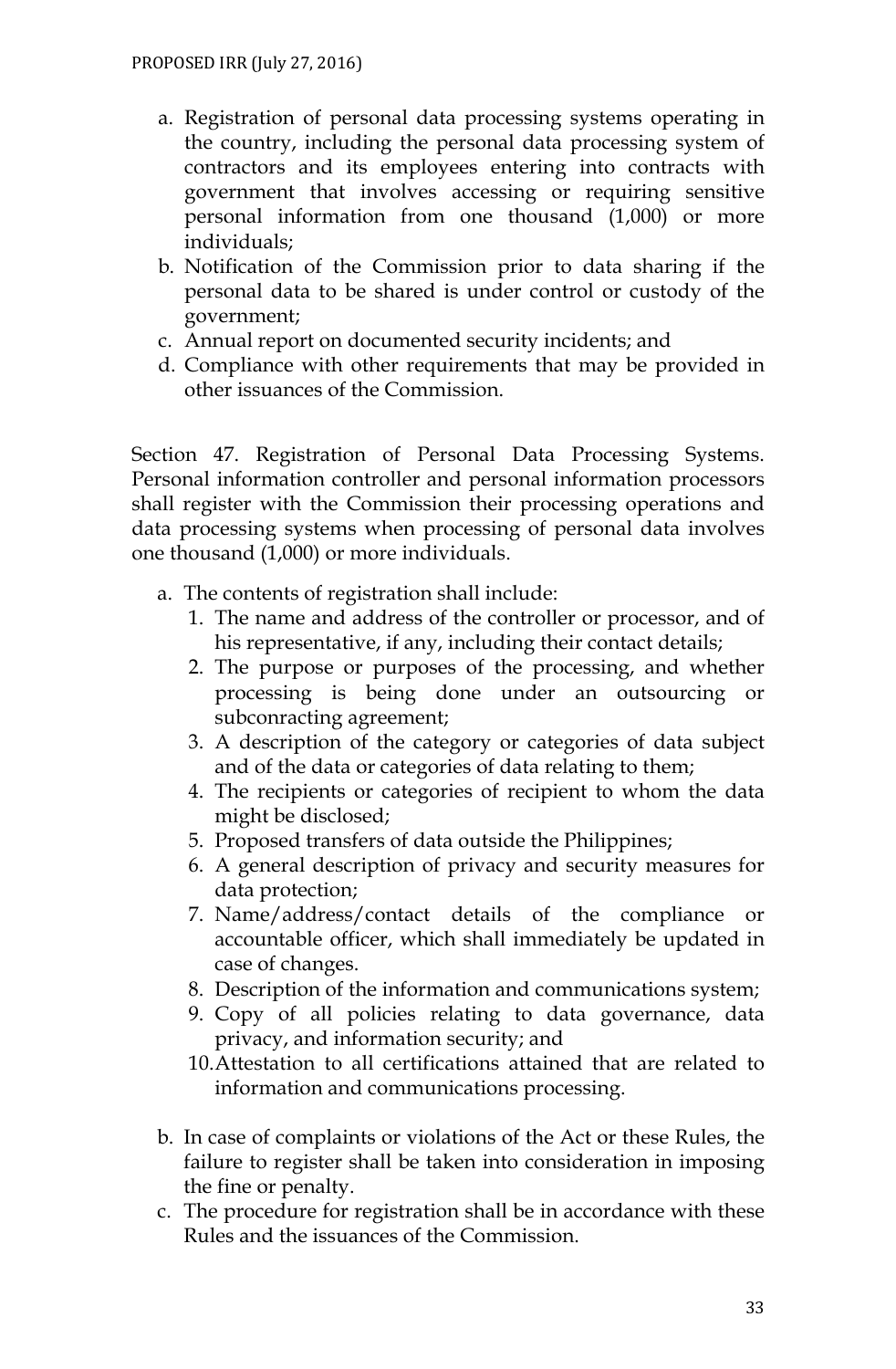Section 48. Notification for Automatic Processing Operations. The personal information controller carrying out any wholly or partly automatic processing operations or set of such operations intended to serve a single purpose or several related purposes shall notify the Commission when the automatic processing becomes the sole basis of making decisions about a data subject and when the decision would significantly affect the data subject.

- a. The contents of notification should include the following information:
	- 1. Purpose of processing;
	- 2. Data or categories of data to undergo processing;
	- 3. Category or categories of data subject;
	- 4. Consent forms or manner of obtaining consent;
	- 5. The recipients or categories of recipient to whom the data are to be disclosed;
	- 6. The length of time the data are to be stored;
	- 7. Methods and logic utilized for automated processing;
	- 8. Decisions relating to the data subject that would be made on the basis of processed data or that would significantly affect the rights and freedoms of data subject.
	- 9. Name/address/contact details of the compliance or accountable officer
	- b. No decision with legal effects concerning the data subject shall be made solely on the basis of automated processing, unless data subject consents.

Section 49. Prior Notification of Data Sharing Agreements. Prior notification of the Commission shall be required in cases where data sharing involves personal data under control and custody of any government body, unless the proposed data sharing is specifically authorized by law and there are adequate safeguards for privacy and security of personal data.

Section 50. Review by the Commission. The following are subject to review of the Commission, upon its own initiative or upon complaint:

- a. Compliance by a personal information controller or personal information processor with the data privacy act, these Rules and other issuances of the Commission;
- b. Compliance with the requirement of putting in place adequate safeguards for data privacy and security;
- c. Any data sharing agreement, outsourcing contract and similar contracts involving processing of personal data, and its implementation;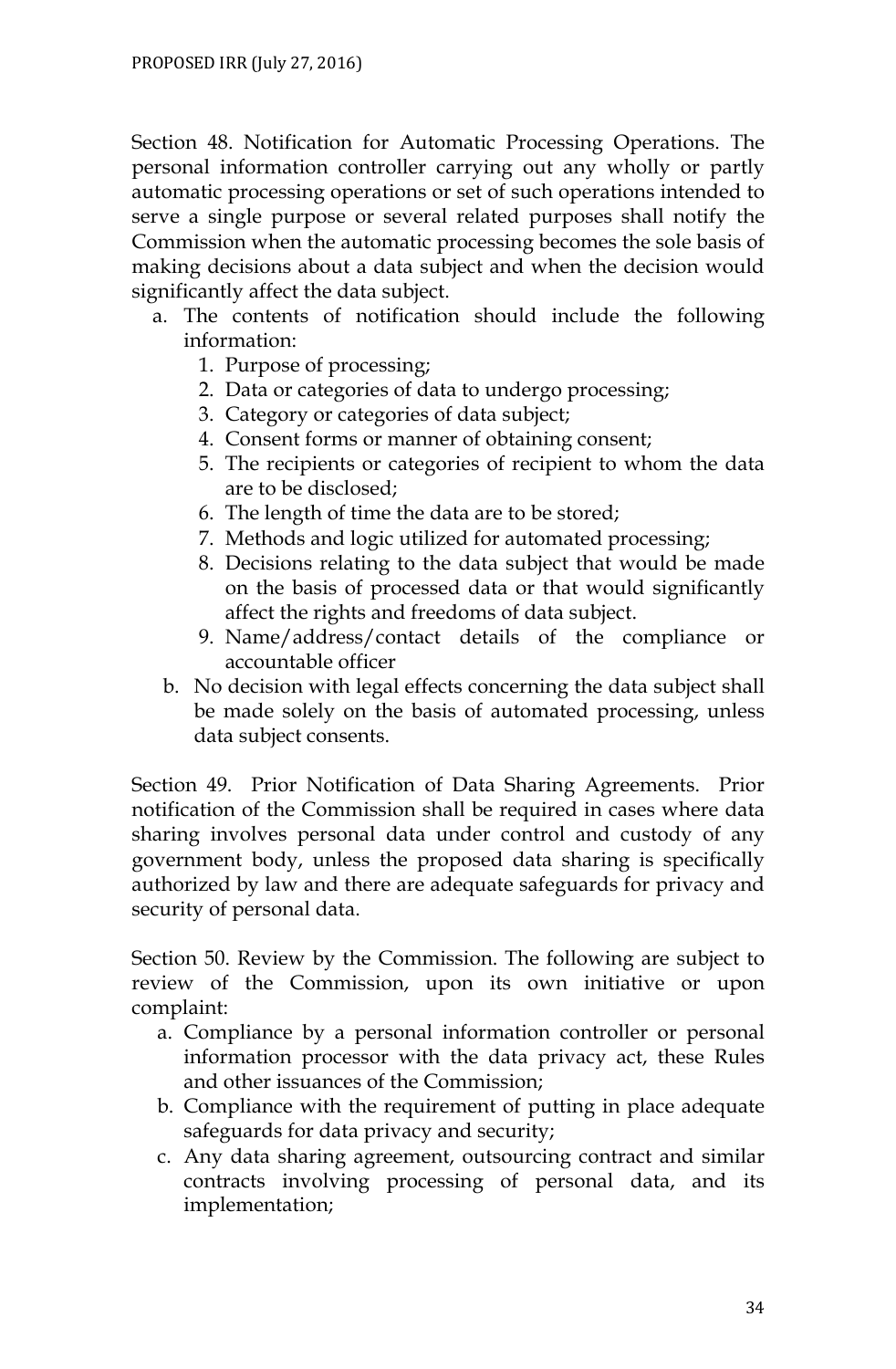- d. Any off-site or online access to sensitive personal data in government allowed by head of agency;
- e. Processing of personal data for research purpose, public function, or commercial activities;
- f. Any reported violation of the rights and freedoms of data subject;
- g. Other matters necessary to ensure effective implementation and administration of the Act, these Rules and other issuances of the Commission.

#### **Rule XII. Rules on Accountability**

Section 51. Accountability for Transfer of Personal Information. Each personal information controller is responsible for personal data under its control or custody, including information that have been transferred to a personal information processor or a third party for processing, whether domestically or internationally, subject to crossborder arrangement and cooperation.

- a. The personal information controller is accountable for complying with the requirements of this Act and shall use contractual or other reasonable means to provide a comparable level of protection while the information are being processed by a personal information processor or a third party.
- b. The personal information controller shall designate an individual or individuals who are accountable for the organization's compliance with this Act. The identity of the individual or individuals so designated shall be made known to any data subject upon request.

Section 52. Accountability for violation of the Act, these Rules and other issuances.

- a. Administrative Liability. Any natural or juridical person or other body involved in the processing of personal data, and who fails to comply with the requirements of the Act, these Rules and other issuances, shall be liable for the violation, and the corresponding penalty or fine.
- b. Civil Liability. In cases where a data subject files a complaint for violation of his or her rights as data subject, and for any injury suffered as a result of the processing of his or her personal data, the Commission shall award indemnity on the basis of the applicable provisions of the Civil Code.
- c. Criminal Liability. In case of criminal acts and corresponding personal penalties, the person who committed the unlawful act or omission based on substantial evidence shall be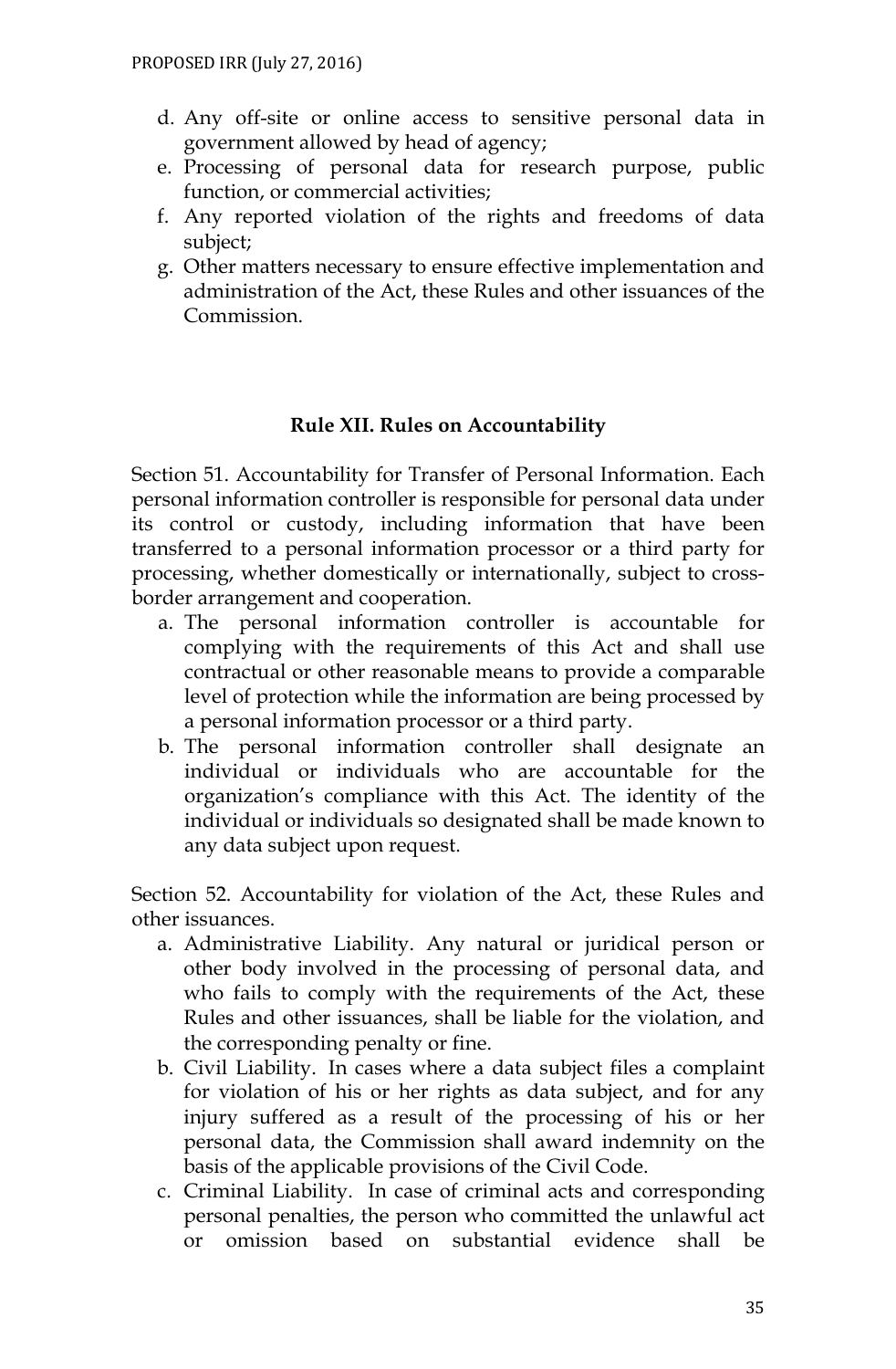recommended for prosecution. The personal information controller or personal information processor is the offender if the commission of the unlawful act or omission was committed pursuant to a policy, order or instruction of the personal information controller or personal information processor, or if the crime is one defined under the Act as being committed by the personal information controller or processor. If the offender is a corporation, partnership or any juridical person, the penalty shall be imposed upon the responsible officers, as the case may be, who participated in, or by their gross negligence, allowed the commission of the crime.

#### **Rule XIII. Penalties**

Section 53. Unauthorized Processing of Personal Information and Sensitive Personal Information.

- a. The unauthorized processing of personal information shall be penalized by imprisonment ranging from one (1) year to three (3) years and a fine of not less than Five hundred thousand pesos (Php500,000.00) but not more than Two million pesos (Php2,000,000.00) and shall be imposed on persons who process personal information without the consent of the data subject, or without being authorized under this Act or any existing law.
- b. The unauthorized processing of sensitive personal information shall be penalized by imprisonment ranging from three (3) years to six (6) years and a fine of not less than Five hundred thousand pesos (Php500,000.00) but not more than Four million pesos (Php4,000,000.00) and shall be imposed on persons who process sensitive personal information without the consent of the data subject, or without being authorized under this Act or any existing law.

Section 54. Accessing Personal Information and Sensitive Personal Information Due to Negligence.

- a. Accessing personal information due to negligence shall be penalized by imprisonment ranging from one (1) year to three (3) years and a fine of not less than Five hundred thousand pesos (Php500,000.00) but not more than Two million pesos (Php2,000,000.00) and shall be imposed on persons who, due to negligence, provided access to personal information without being authorized under this Act or any existing law.
- b. Accessing sensitive personal information due to negligence shall be penalized by imprisonment ranging from three (3) years to six (6) years and a fine of not less than Five hundred thousand pesos (Php500,000.00) but not more than Four million pesos (Php4,000,000.00) and shall be imposed on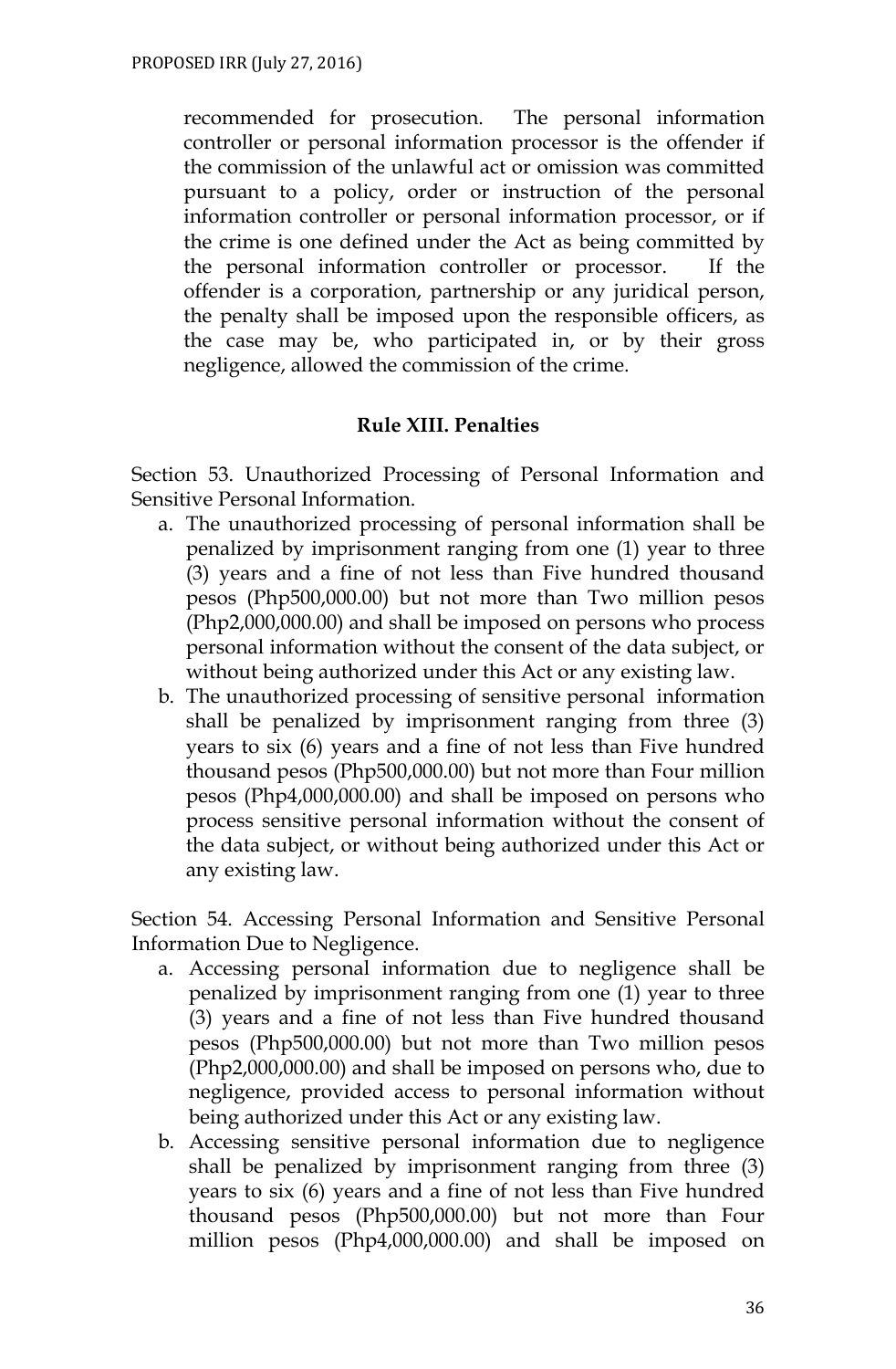persons who, due to negligence, provided access to sensitive personal information without being authorized under this Act or any existing law.

Section 55. Improper Disposal of Personal Information and Sensitive Personal Information.

- a. The improper disposal of personal information shall be penalized by imprisonment ranging from six (6) months to two (2) years and a fine of not less than One hundred thousand pesos (Php100,000.00) but not more than Five hundred thousand pesos (Php500,000.00) and shall be imposed on persons who knowingly or negligently dispose, discard or abandon the personal information of an individual in an area accessible to the public or has otherwise placed the personal information of an individual in its container for trash collection.
- b. The improper disposal of sensitive personal information shall be penalized by imprisonment ranging from one (1) year to three (3) years and a fine of not less than One hundred thousand pesos (Php100,000.00) but not more than One million pesos (Php1,000,000.00) and shall be imposed on persons who knowingly or negligently dispose, discard or abandon the sensitive personal information of an individual in an area accessible to the public or has otherwise placed the sensitive personal information of an individual in its container for trash collection.

Section 56. Processing of Personal Information and Sensitive Personal Information for Unauthorized Purposes.

- a. The processing of personal information for unauthorized purposes shall be penalized by imprisonment ranging from one (1) year and six  $(6)$  months to five  $(5)$  years and a fine of not less than Five hundred thousand pesos (Php500,000.00) but not more than One million pesos (Php1,000,000.00) and shall be imposed on persons processing personal information for purposes not authorized by the data subject, or otherwise authorized under this Act or under existing laws.
- b. The processing of sensitive personal information for unauthorized purposes shall be penalized by imprisonment ranging from two (2) years to seven (7) years and a fine of not less than Five hundred thousand pesos (Php500,000.00) but not more than Two million pesos (Php2,000,000.00) and shall be imposed on persons processing sensitive personal information for purposes not authorized by the data subject, or otherwise authorized under this Act or under existing laws.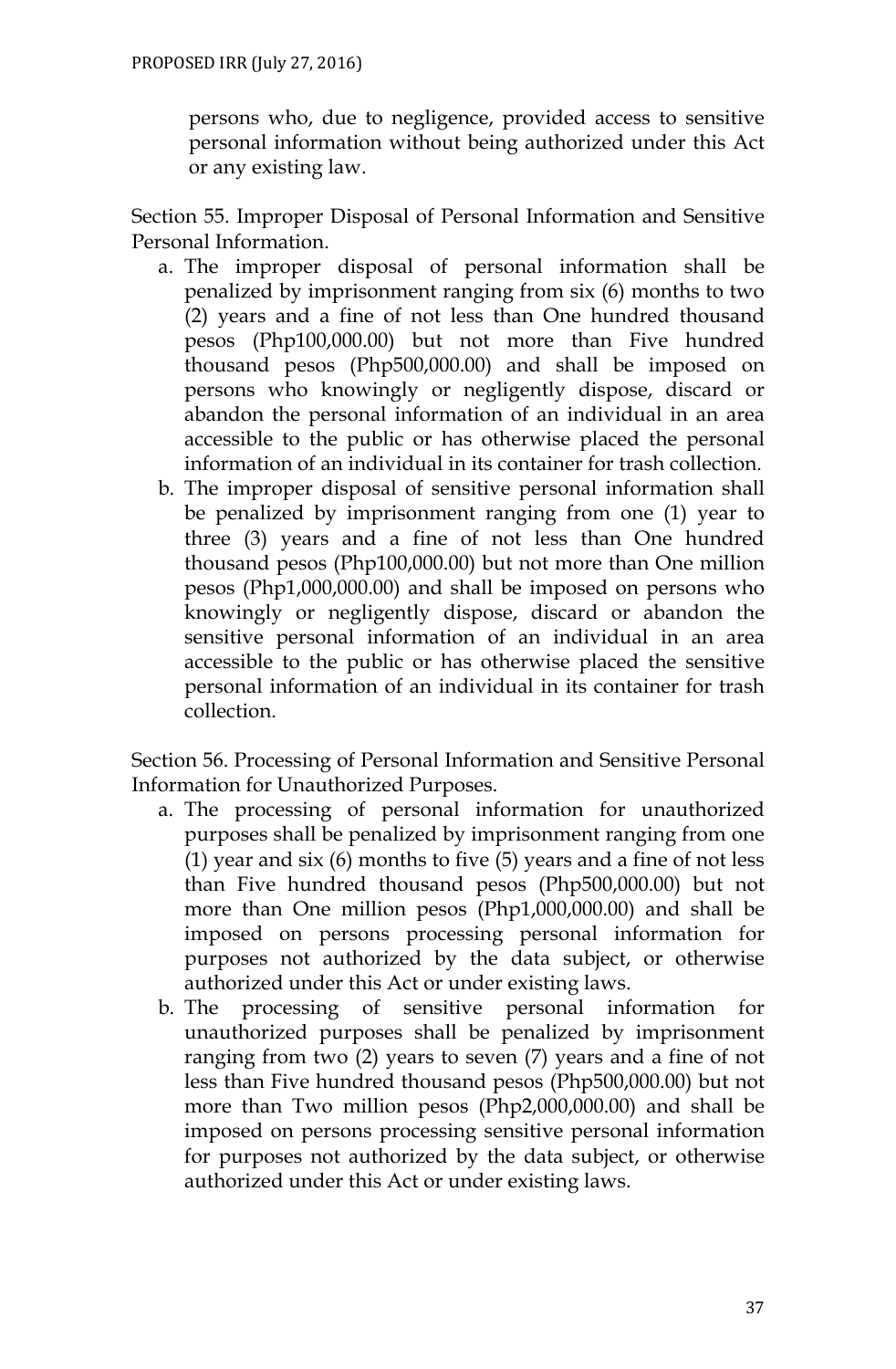Section 57. Unauthorized Access or Intentional Breach. The penalty of imprisonment ranging from one (1) year to three (3) years and a fine of not less than Five hundred thousand pesos (Php500,000.00) but not more than Two million pesos (Php2,000,000.00) and shall be imposed on persons who knowingly and unlawfully, or violating data confidentiality and security data systems, breaks in any way into any system where personal and sensitive personal information is stored.

Section 58. Concealment of Security Breaches Involving Sensitive Personal Information. The penalty of imprisonment of one (1) year and six (6) months to five (5) years and a fine of not less than Five hundred thousand pesos (Php500,000.00) but not more than One million pesos (Php1,000,000.00) and shall be imposed on persons who, after having knowledge of a security breach and of the obligation to notify the Commission pursuant to Section 20(f) of the Data Privacy Act, intentionally or by omission conceals the fact of such security breach.

Section 59. Malicious Disclosure. Any personal information controller or personal information processor or any of its officials, employees or agents, who, with malice or in bad faith, discloses unwarranted or false information relative to any personal information or sensitive personal information obtained by him or her, shall be subject to imprisonment ranging from one (1) year and six (6) months to five (5) years and a fine of not less than Five hundred thousand pesos (Php500,000.00) but not more than One million pesos (Php1,000,000.00).

Section 60. Unauthorized Disclosure.

- a. Any personal information controller or personal information processor or any of its officials, employees or agents, who discloses to a third party personal information not covered by the immediately preceding section without the consent of the data subject, shall be subject to imprisonment ranging from one (1) year to three (3) years and a fine of not less than Five hundred thousand pesos (Php500,000.00) but not more than One million pesos (Php1,000,000.00).
- b. Any personal information controller or personal information processor or any of its officials, employees or agents, who discloses to a third party sensitive personal information not covered by the immediately preceding section without the consent of the data subject, shall be subject to imprisonment ranging from three (3) years to five (5) years and a fine of not less than Five hundred thousand pesos (Php500,000.00) but not more than Two million pesos (Php2,000,000.00).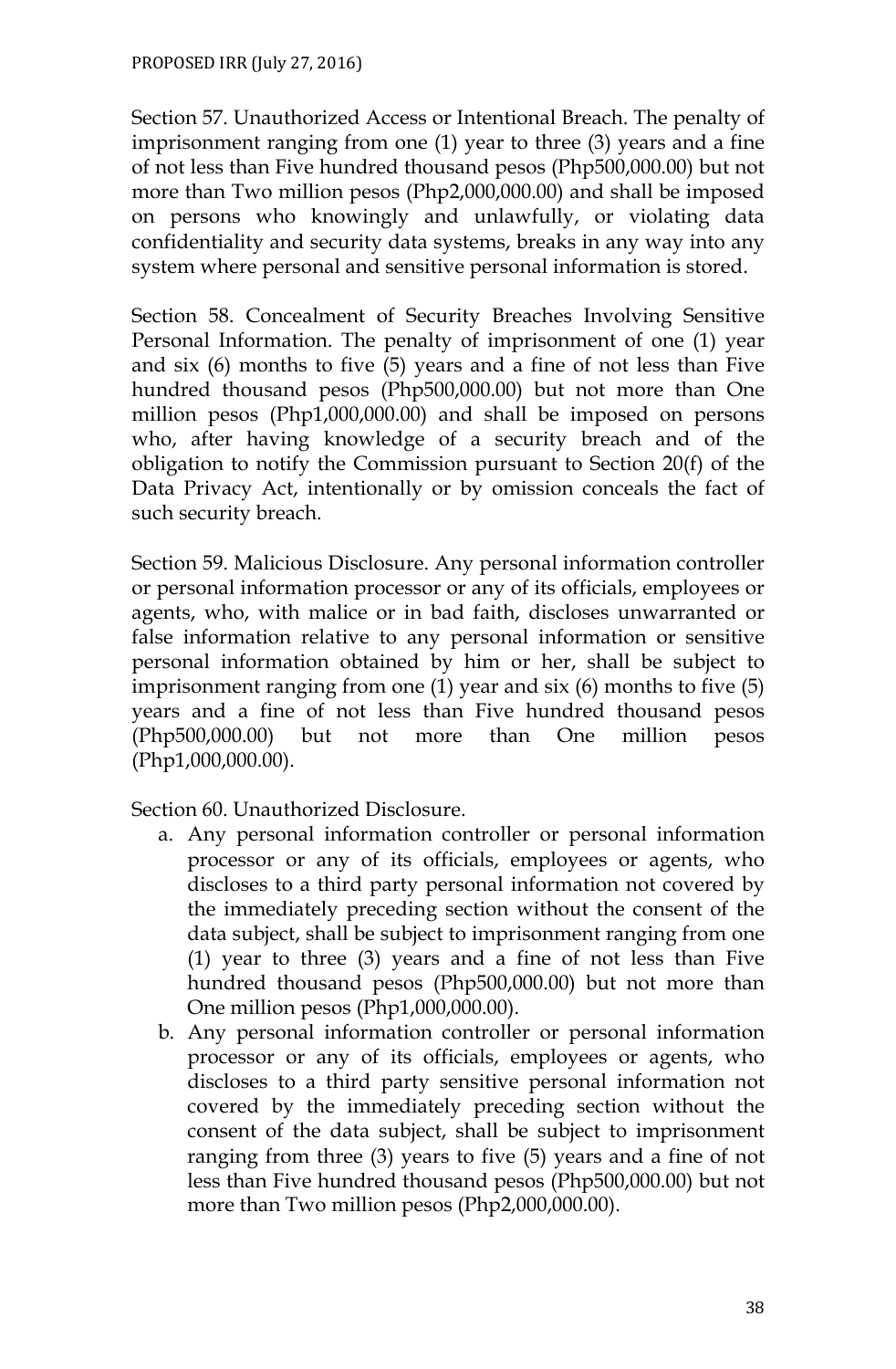Section 61. Combination or Series of Acts. Any combination or series of acts as defined in Sections 53 to 60 shall make the person subject to imprisonment ranging from three (3) years to six (6) years and a fine of not less than One million pesos (Php1,000,000.00) but not more than Five million pesos (Php5,000,000.00).

Section 62. Extent of Liability. If the offender is a corporation, partnership or any juridical person, the penalty shall be imposed upon the responsible officers, as the case may be, who participated in, or by their gross negligence, allowed the commission of the crime. If the offender is a juridical person, the court may suspend or revoke any of its rights under this Act. If the offender is an alien, he or she shall, in addition to the penalties herein prescribed, be deported without further proceedings after serving the penalties prescribed. If the offender is a public official or employee and he or she is found guilty of acts penalized under Sections 55 and 56 of these Rules, he or she shall, in addition to the penalties prescribed herein, suffer perpetual or temporary absolute disqualification from office, as the case may be.

Section 63. Large-Scale. The maximum penalty in the scale of penalties respectively provided for the preceding offenses shall be imposed when the personal data of at least one hundred (100) persons is harmed, affected or involved as the result of the above mentioned actions.

Section 64. Offense Committed by Public Officer. When the offender or the person responsible for the offense is a public officer as defined in the Administrative Code of the Philippines in the exercise of his or her duties, an accessory penalty consisting in the disqualification to occupy public office for a term double the term of criminal penalty imposed shall be applied.

Section 65. Restitution. Pursuant to the exercise of its quasi-judicial functions, the Commission shall award indemnity to an aggrieved party on the basis of the provisions of the New Civil Code. Any complaint filed by a data subject shall be subject to payment of filing fees unless data subject is an indigent.

Section 66. Fines and Penalties. Violations of the Data Privacy Act, these Rules, other issuances and orders of the Commission, shall, upon notice and hearing, be subject to cease and desist orders, temporary or permanent ban on the processing of personal data, compliance and enforcement orders, or payment of fines in accordance with a schedule to be published by the Commission.